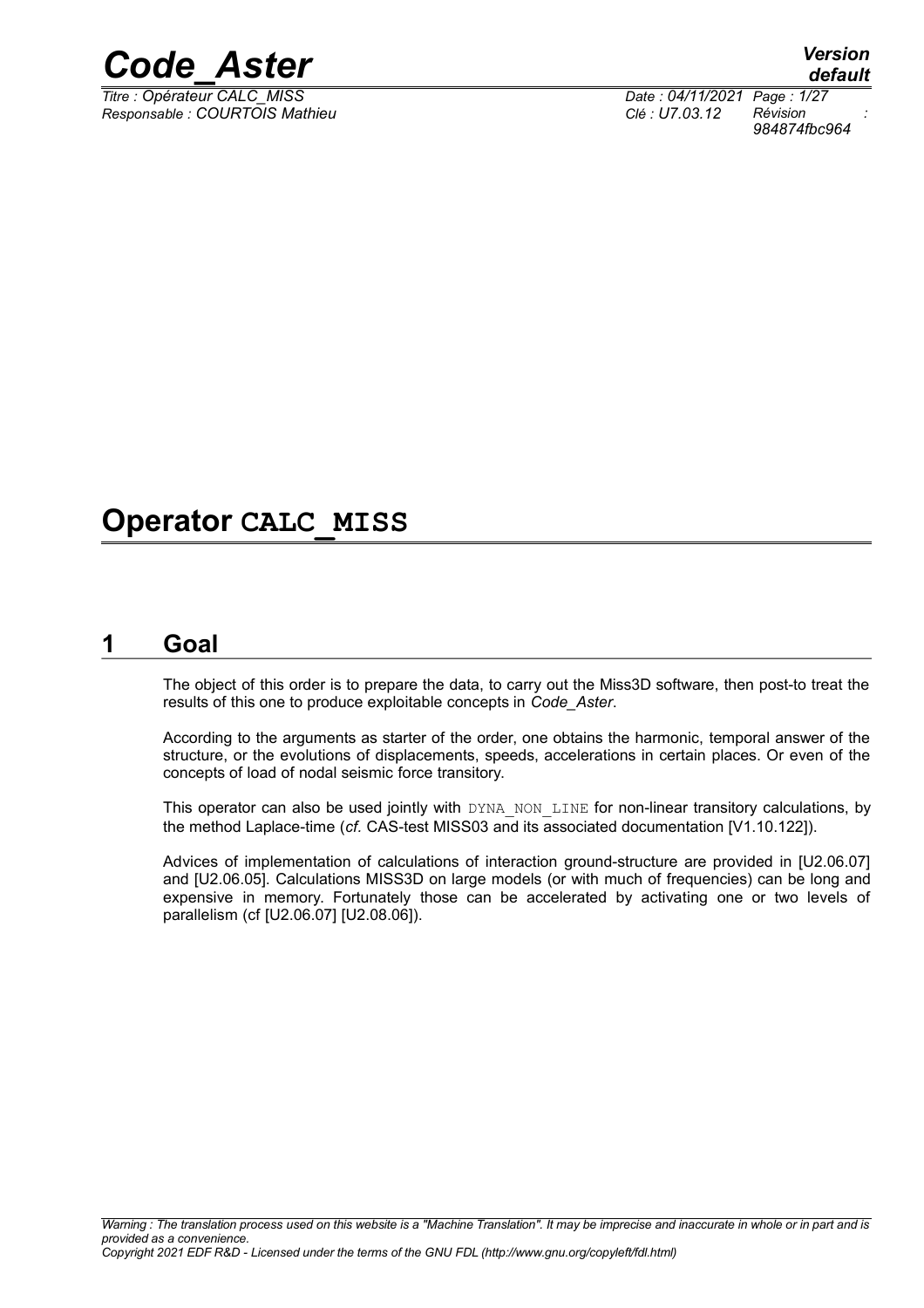# **Code Aster**

Titre : Opérateur CALC\_MISS Responsable : COURTOIS Mathieu Date: 04/11/2021 Page: 2/27 Clé : U7.03.12 Révision 984874fbc964

# **Contents**

| 4.8 Operands UNITE_RESU_IMPE, UNITE_RESU_RIGI, UNITE_RESU_MASS,    |  |
|--------------------------------------------------------------------|--|
|                                                                    |  |
|                                                                    |  |
| 4.10 Operands GROUP_MA_FLU_STR/GROUP_MA_FLU_SOL/GROUP_MA_SOL_SOL17 |  |
|                                                                    |  |
|                                                                    |  |
|                                                                    |  |
|                                                                    |  |
|                                                                    |  |
|                                                                    |  |
|                                                                    |  |
|                                                                    |  |
|                                                                    |  |
|                                                                    |  |
|                                                                    |  |
|                                                                    |  |
|                                                                    |  |
|                                                                    |  |
|                                                                    |  |
|                                                                    |  |
|                                                                    |  |
|                                                                    |  |
|                                                                    |  |
|                                                                    |  |
|                                                                    |  |
|                                                                    |  |
|                                                                    |  |
|                                                                    |  |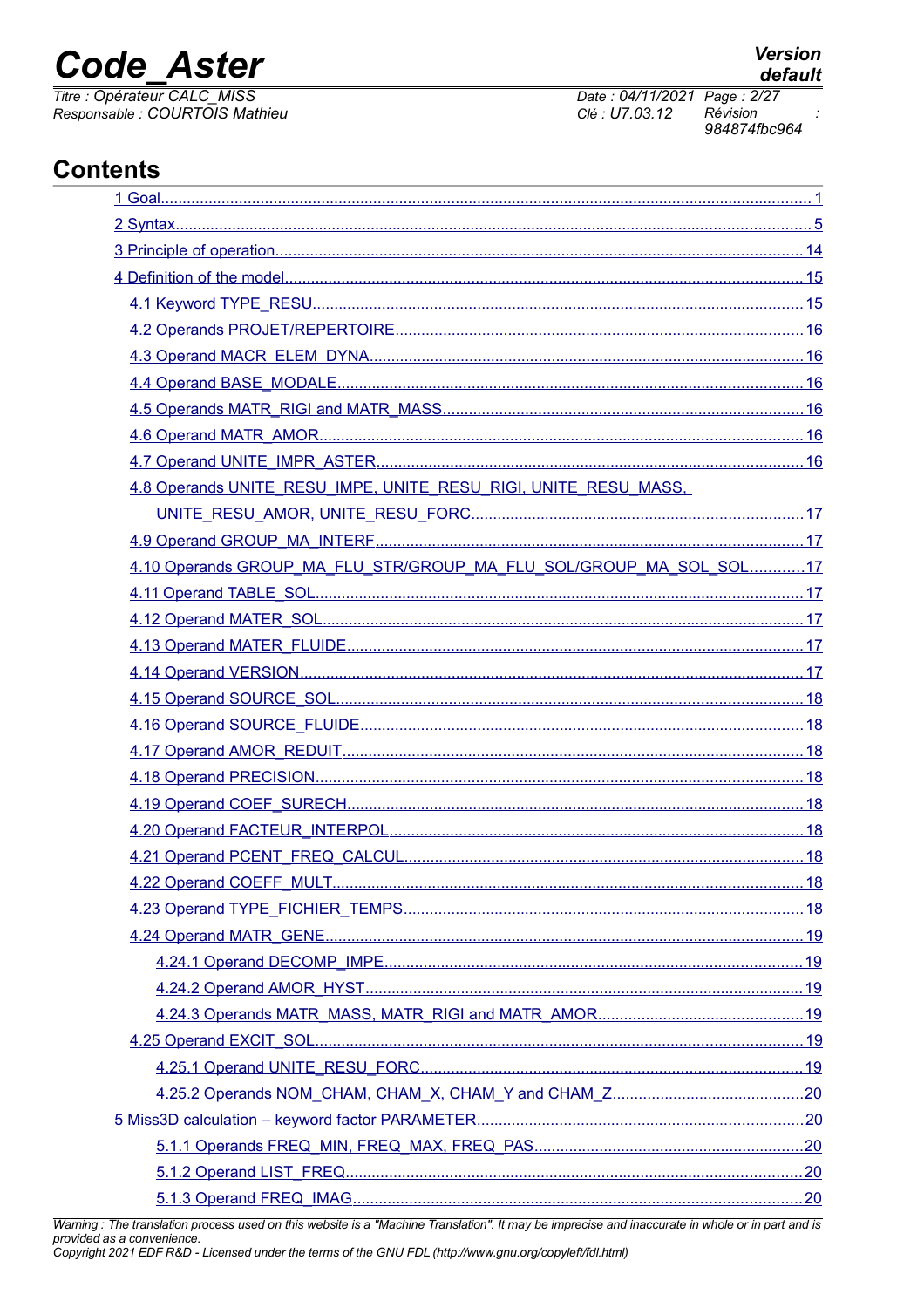**Version** default

# **Code Aster**

Titre : Opérateur CALC\_MISS Responsable : COURTOIS Mathieu Date: 04/11/2021 Page: 3/27 Clé : U7.03.12 Révision 984874fbc964

| 6.2.2 Operands ACCE X, ACCE Y, ACCE Z, DEPL X, DEPL Y, DEPL Z, EXCIT HARMO22 |  |
|------------------------------------------------------------------------------|--|
|                                                                              |  |
|                                                                              |  |
|                                                                              |  |
| 6.3.3 Operand NORMALIZES, AMOR SPEC OSCI, LIST FREQ SPEC OSCI24              |  |
|                                                                              |  |
|                                                                              |  |
|                                                                              |  |
| 6.4.3 Operands ACCE X, ACCE Y, ACCE Z, INST FIN, PAS INST, STANDARD,         |  |
|                                                                              |  |
|                                                                              |  |
|                                                                              |  |
|                                                                              |  |
|                                                                              |  |
|                                                                              |  |
|                                                                              |  |
|                                                                              |  |
|                                                                              |  |
|                                                                              |  |
|                                                                              |  |
|                                                                              |  |
|                                                                              |  |

Warning : The translation process used on this website is a "Machine Translation". It may be imprecise and inaccurate in whole or in part and is<br>provided as a convenience.<br>Copyright 2021 EDF R&D - Licensed under the terms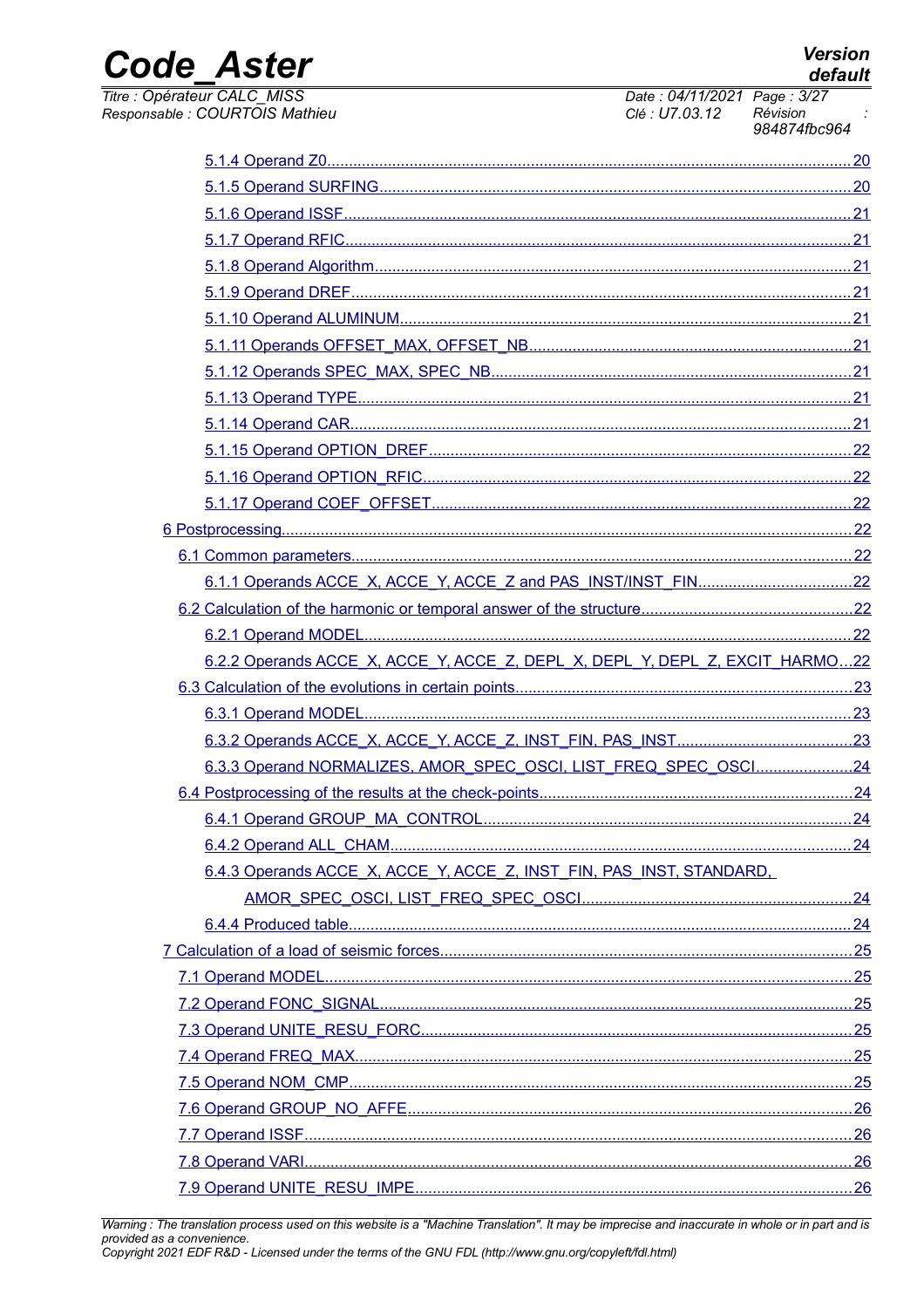| <b>Code Aster</b>                                             |                                               | <b>Version</b><br>default |
|---------------------------------------------------------------|-----------------------------------------------|---------------------------|
| Titre : Opérateur CALC MISS<br>Responsable : COURTOIS Mathieu | Date: 04/11/2021 Page: 4/27<br>Clé : U7.03.12 | Révision<br>984874fbc964  |
|                                                               |                                               | 26                        |
|                                                               |                                               |                           |
|                                                               |                                               | 26                        |
|                                                               |                                               |                           |
|                                                               |                                               |                           |
|                                                               |                                               | 27                        |
|                                                               |                                               |                           |
|                                                               |                                               |                           |
| 8 Others.                                                     |                                               | 27                        |
|                                                               |                                               |                           |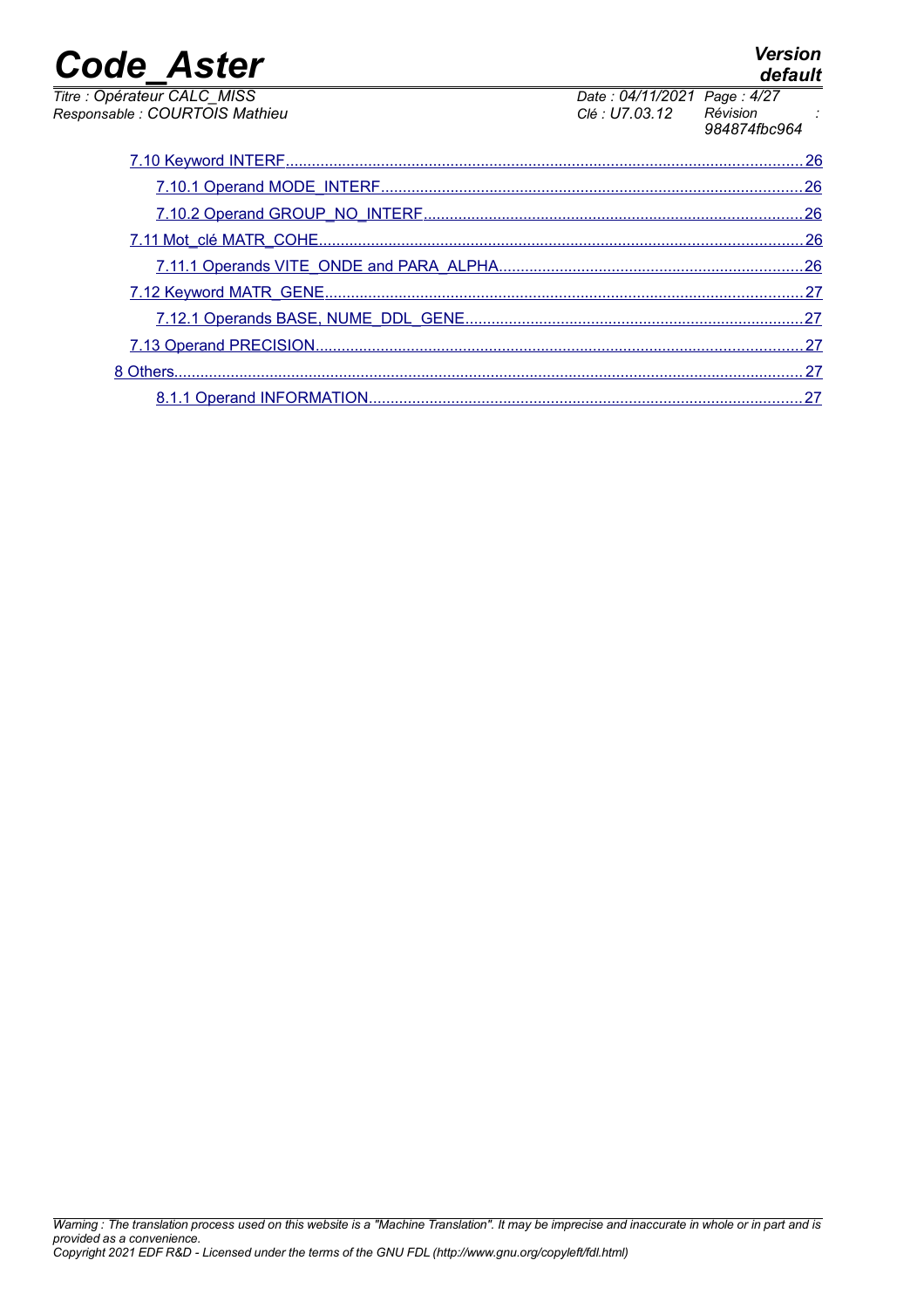*Responsable : COURTOIS Mathieu Clé : U7.03.12 Révision :*

*Titre : Opérateur CALC\_MISS Date : 04/11/2021 Page : 5/27 984874fbc964*

# **2 Syntax**

<span id="page-4-0"></span>resu = CALC\_MISS **(**  $\bullet$  TYPE RESU = / 'FILE', / 'HARM\_GENE',  $/$  'TRAN GENE',  $/$  'TABLE', / 'TABLE\_CONTROL', / 'FICHIER\_TEMPS', ◊ PROJECT = project , [KN] ◊ REPERTOIRE = repertoire, [KN]  $\Diamond$  VERSION = / 'V6.7', [DEFECT] / 'V6.6',  $/$   $'V6.5'$ ,  $\bullet$  / TABLE SOL = tabsol, [table] / MATER SOL =  $F$  (  $\blacklozenge$  E = Young,  $[R]$  $\triangleleft$  NAKED = naked, [R]  $\triangleleft$  RHO = rho, [R] ), # if ISSF=' OUI' under PARAMETER  $\Diamond$  MATER FLUIDE = F (  $\blacklozenge$  RHO = rho,  $[R]$  $\triangleleft$  THAT = that,  $[R]$  $\triangle$  AMOR BETA = beta, [R] ♦ DEMI\_ESPACE = / 'YES' , [ DEFECT ]  $/$  'NOT', ), General data / If TYPE\_RESU = 'FILE' or 'TABLE\_CONTROL': ♦ / MACR\_ELEM\_DYNA = mael, [macr elem dyna] / BASE MODALE = basmo, [mode\_meca]  $\Diamond$  MATR RIGI = matrig, [matr\_asse\_depl\_\*]  $\Diamond$  MATR MASS = matmas, [matr asse depl r]  $\Diamond$  AMORREDUIT = lamor,  $[1 R]$  $\bullet$  GROUP MA INTERF = grma, [grma] GROUP MA FLU STR = gr flustr, [1 group ma]

*Warning : The translation process used on this website is a "Machine Translation". It may be imprecise and inaccurate in whole or in part and is provided as a convenience.*

*Copyright 2021 EDF R&D - Licensed under the terms of the GNU FDL (http://www.gnu.org/copyleft/fdl.html)*

*default*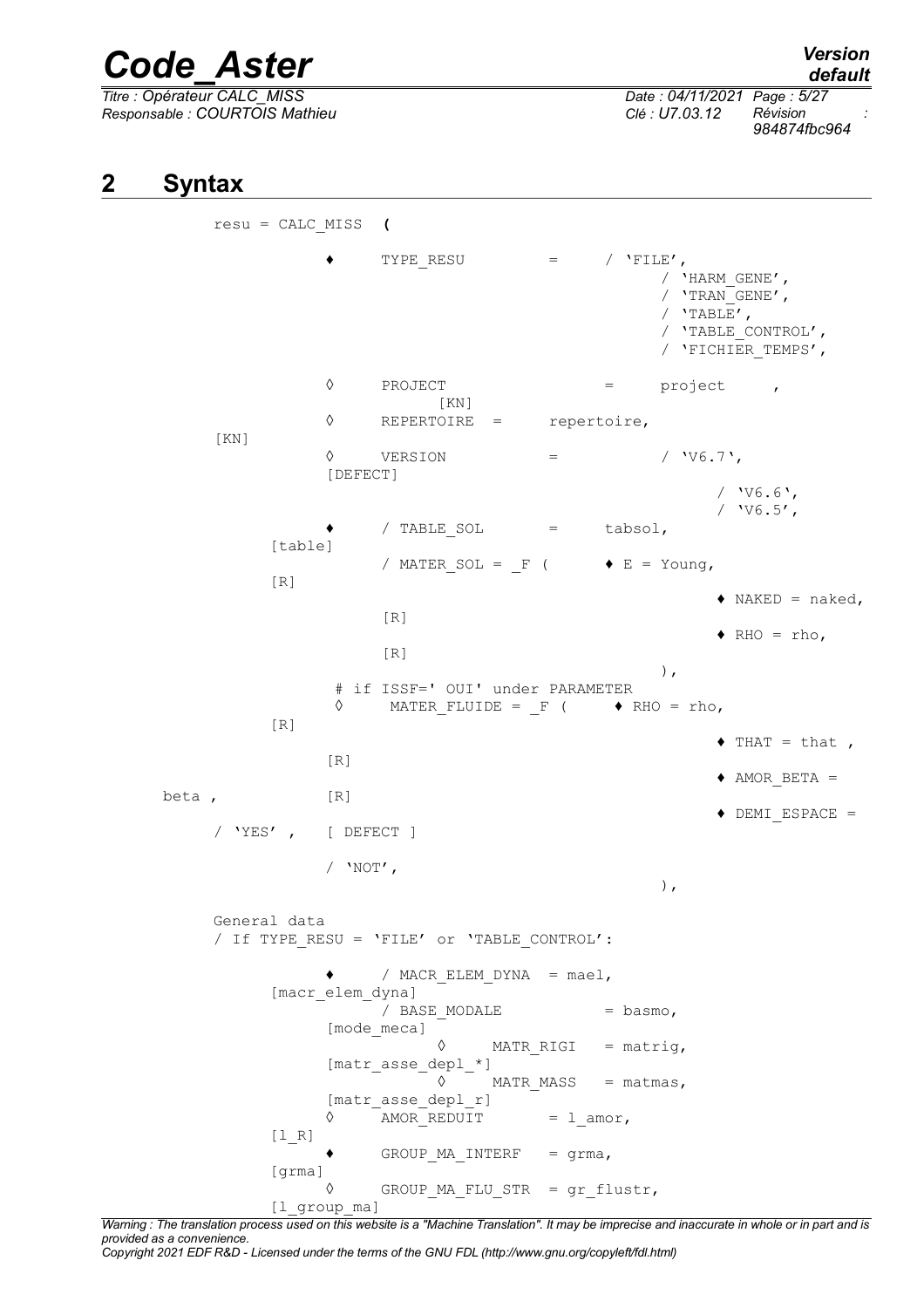*default*

*Titre : Opérateur CALC\_MISS Date : 04/11/2021 Page : 6/27 Responsable : COURTOIS Mathieu Clé : U7.03.12 Révision : 984874fbc964* ◊ GROUP\_MA\_FLU\_SOL = gr\_flusol, [l\_group\_ma] ◊ GROUP\_MA\_SOL\_SOL = gr\_solsol, [l group ma] ◊ UNITE\_IMPR\_ASTER = / uimpast,  $[I]$ ◊ UNITE\_RESU\_IMPE = / uresimp,  $[I]$ ◊ UNITE\_RESU\_FORC = / uresfor,  $[I]$  $\Diamond$  / SOURCE SOL = F (  $\blacklozenge$  DIRECTION = (d1, d2, d3), [l\_R]  $\bullet$  NOT = (d1, d2, d3), [l\_R] ), / SOURCE FLUIDE = F (  $\rightarrow$  NOT = (d1, d2, d3)) [l\_R] / If TYPE\_RESU = 'HARM\_GENE', 'TRAN\_GENE', or 'COUNTS':  $\Diamond$  MACR ELEM DYNA = mael, [macr\_elem\_dyna]  $\rightarrow$   $\overline{\phantom{a}}$  BASE MODALE  $\phantom{a}$  = basmo, [mode\_meca]  $\bullet$  MATR RIGI = matrig, [matr asse<sup>depl \*]</sup>  $\bullet$   $\overline{\text{MATR}}$   $\text{MASS}$   $\overline{\text{MATR}}$   $\overline{\text{MASS}}$   $\overline{\text{MASS}}$   $\overline{\text{MASS}}$   $\overline{\text{MASS}}$   $\overline{\text{MASS}}$   $\overline{\text{MASS}}$   $\overline{\text{MASS}}$   $\overline{\text{MASS}}$   $\overline{\text{MASS}}$   $\overline{\text{MASS}}$   $\overline{\text{MASS}}$   $\overline{\text{MASS}}$   $\overline{\text{MASS}}$   $\overline{\text{MASS}}$  [matr asse depl r]  $\bullet$  / AMOR REDUIT = l amor, [l\_R]  $/$  MATR AMOR = matamo, [matr asse depl r]  $\bullet$  GROUP MA INTERF = grma, [grma] ◊ GROUP\_MA\_FLU\_STR = gr\_flustr, [l\_group\_ma] ◊ GROUP\_MA\_FLU\_SOL = gr\_flusol, [l\_group\_ma] ◊ GROUP\_MA\_SOL\_SOL = gr\_solsol, [1 group ma] ◊ UNITE\_IMPR\_ASTER = uimpast,  $[I]$ ◊ UNITE\_RESU\_IMPE = uresimp,  $[I]$ ◊ UNITE\_RESU\_FORC = uresfor, [I] / If TYPE\_RESU = 'FICHIER\_TEMPS': / MACR ELEM DYNA =  $mael$ , [macr\_elem\_dyna]  $/$  BASE MODALE  $=$  basmo, [mode\_meca] MATR RIGI = matrig, [matr\_asse\_depl\_\*]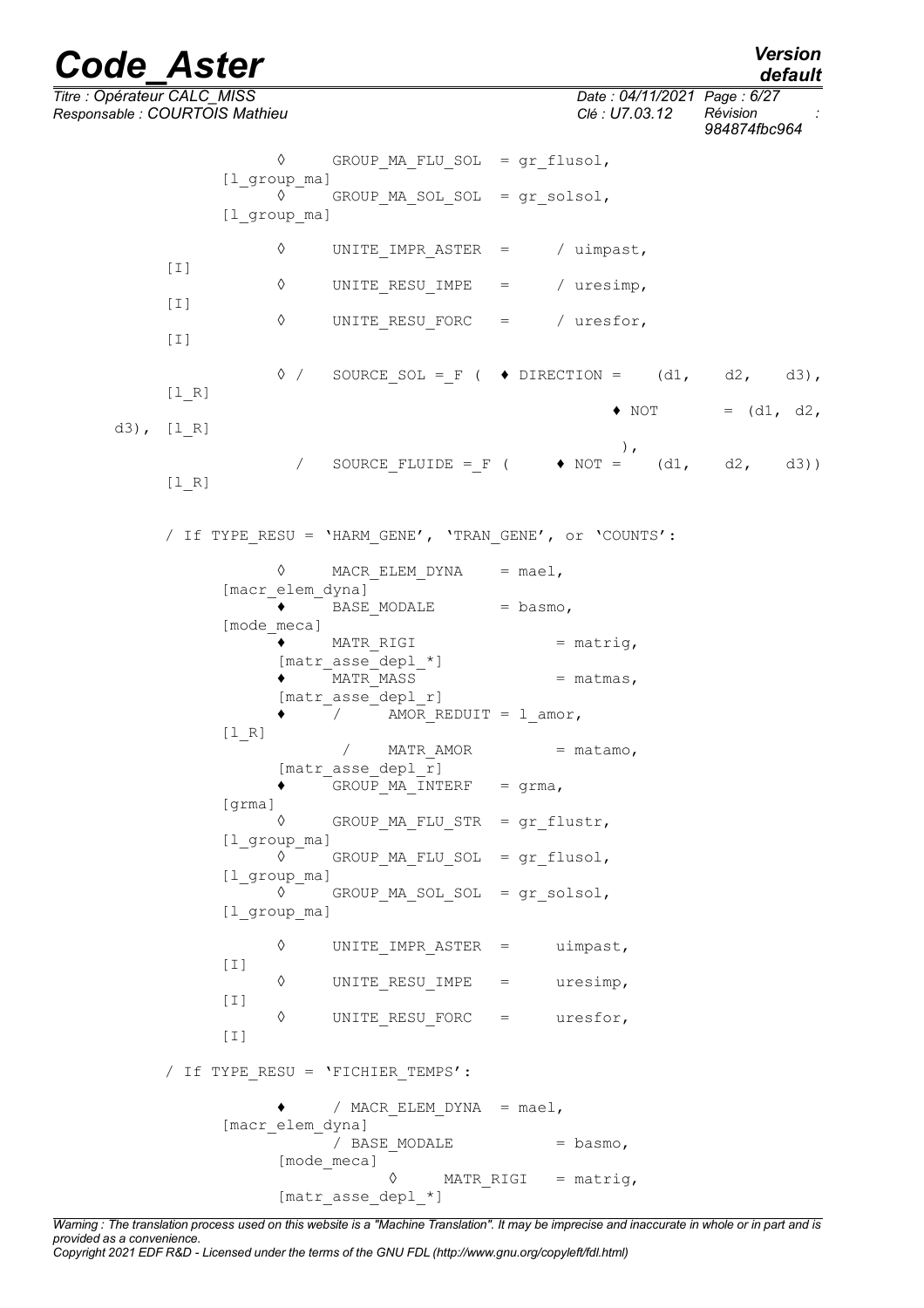*default*

/

/

# *Code\_Aster Version*

*Titre : Opérateur CALC\_MISS Date : 04/11/2021 Page : 7/27 Responsable : COURTOIS Mathieu Clé : U7.03.12 Révision :*

[I]

 $[I]$ 

[I]

 $[I]$ 

 $[I]$ 

[DEFECT]

*984874fbc964*

|                   |                                        | ♦<br>MATR MASS $=$ matmas,                     |           |               |                 |     |     |
|-------------------|----------------------------------------|------------------------------------------------|-----------|---------------|-----------------|-----|-----|
|                   | ♦                                      | [matr asse depl r]<br>AMOR_REDUIT $= 1$ _amor, |           |               |                 |     |     |
| $[1 R]$<br>[grma] |                                        | GROUP MA INTERF $=$ grma,                      |           |               |                 |     |     |
|                   | ♦                                      | UNITE IMPR ASTER = $/$ uimpast,                |           |               |                 |     |     |
|                   | ♦                                      | [DEFECT]<br>UNITE RESU RIGI = $/$ uresrig,     |           |               | /25,            |     |     |
|                   | ♦                                      | UNITE RESU AMOR = $/$ uresamo,                 |           |               |                 |     |     |
|                   | ♦                                      | UNITE_RESU_MASS = $/$ uresmas,                 |           |               |                 |     |     |
|                   | ♦                                      | INST FIN                                       | $=$ tfin, |               |                 |     |     |
|                   | [R]<br>$\Diamond$<br>$\lceil R \rceil$ | PAS INST                                       | $=$ not,  |               |                 |     |     |
|                   | ♦                                      | FACTEUR INTERPOL = $/$ finterp,                |           |               |                 |     |     |
|                   | ♦                                      | [DEFECT]<br>COEF MULT $=$ coeff,<br>/1.        |           |               | $/1$ ,          | [R] |     |
| Τl                | ♦                                      | PCENT FREQ CALCUL =/pcentfc,                   |           |               | $/ 0.$ ,        |     | [R] |
|                   | $\Diamond$<br>[R]                      | [DEFECT]<br>PRECISION                          |           | $=$ / precis, |                 |     |     |
|                   | ♦                                      | [DEFECT]<br>COEF SURECH $=$ / coefsur,         |           |               | / $1.E-6$ ,     |     |     |
|                   |                                        |                                                |           |               | $\sqrt{1}$ $25$ |     |     |

 $[R]$ 

/ 1.35, [DEFECT]  $\Diamond$  MATR GENE = F (  $\Diamond$  DECOMP IMPE = / 'PRODUCED', [DEFECT]

 $\bullet$  AMOR HYST  $=$ 

'SANS\_PRODUIT',

'DANS\_IMPEDANCE',

'DANS\_MATR\_AMOR',

◊ MATR\_MASS = matma, [matr\_asse\_gene\_r,matr\_asse\_depl\_r] ◊ MATR\_RIGI = matri, [matr asse gene \*, matr asse depl  $r$ ] / If AMOR\_HYST = 'DANS\_MATR\_AMOR' :  $\bullet$   $-MATR$  AMOR = matam, [matr asse gene \*, matr asse depl r] / If AMOR HYST = 'DANS IMPEDANCE' :  $\Diamond$  MATR AMOR = matam, [matr\_asse\_gene\_\*,matr\_asse\_depl\_r]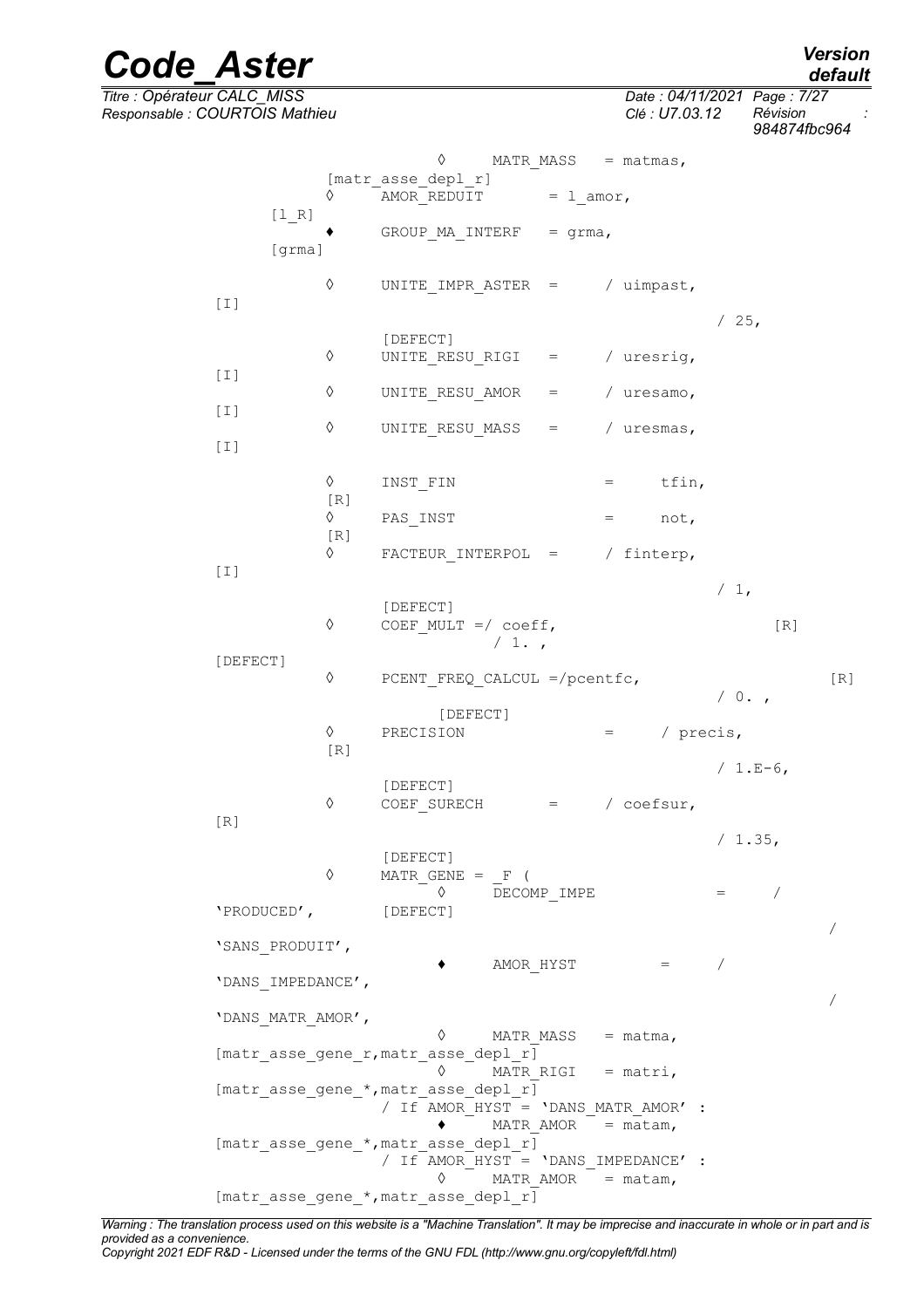*default*

| Titre : Opérateur CALC_MISS<br>Responsable : COURTOIS Mathieu |                    |                      | Date: 04/11/2021 Page: 8/27<br>Clé : U7.03.12 |                   | Révision<br>984874fbc964 |  |
|---------------------------------------------------------------|--------------------|----------------------|-----------------------------------------------|-------------------|--------------------------|--|
| ♦<br>$[1]$                                                    | EXCIT SOL = $F($   | UNITE RESU FORC      | $=$ $-$                                       | $)$ ,             | / uresfor,               |  |
|                                                               | ♦<br>[DEFECT]      | NOM CHAM             |                                               | $=$               | / 'DEPL'                 |  |
| 'QUICKLY'                                                     |                    |                      |                                               |                   |                          |  |
| 'ACCE'                                                        |                    |                      |                                               |                   |                          |  |
| fctchx                                                        | ♦                  | CHAM X<br>[function] |                                               |                   | $=$                      |  |
| fctchx                                                        | ♦                  | CHAM Y<br>[function] |                                               |                   | $=$                      |  |
| fctchx                                                        | ♦                  | CHAM Z<br>[function] |                                               |                   | $=$                      |  |
| ♦<br>[DEFECT]                                                 | TYPE FICHIER TEMPS | $=$                  | $\sqrt{2}$                                    | $)$ ,<br>'ASCII', |                          |  |
| 'BINARY',                                                     |                    |                      |                                               |                   |                          |  |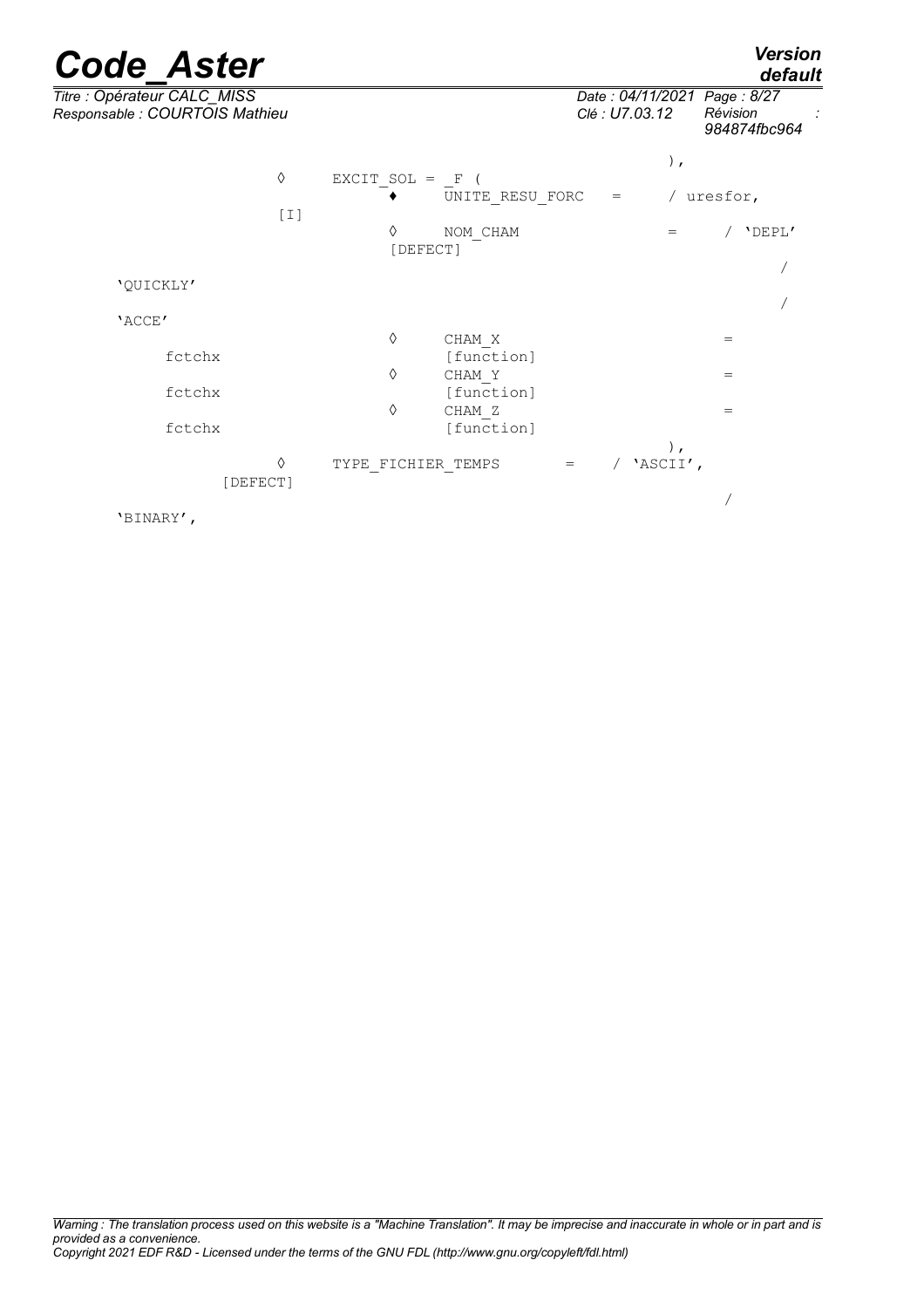*Code\_Aster Version default Titre : Opérateur CALC\_MISS Date : 04/11/2021 Page : 9/27 Responsable : COURTOIS Mathieu Clé : U7.03.12 Révision : 984874fbc964* Parameters of Miss3D calculation:  $\bullet$  PARAMETER = F (  $\begin{array}{c} \bullet \end{array}$  /  $\begin{array}{c} \bullet \text{ FREQ} \text{ MIN} \end{array} = \text{fmin}$ , [R]<br>  $\begin{array}{c} \bullet \text{ FREO} \text{ MAX} \end{array} = \text{fmax}$ , [R]  $\begin{array}{rcl}\n\bullet \text{ FREQ} \text{MAX} & = \text{fmax,} \\
\bullet \text{ FREQ} \text{ PAS} & = \text{fpas,} \\
\end{array}$  [R]  $\overline{\phantom{a}}$  FREQ PAS  $/ \triangleleft$  LIST FREQ = lfrli, [l R]

 $\angle$ z0, [R]  $\sqrt{YPE}$  =  $/YBINARY'$ ,<br> $YASCII'$  /'ASCII' [DEFECT]  $\Diamond$  ISSF = / 'NOT' [DEFECT] / 'YES'<br>= /0.,  $\Diamond$  ALUMINUM =  $/0$ ., /allu, [R]  $\Diamond$  SURFING  $=$  / 'NOT', /'YES'  $\Diamond$  DREF  $=$  dref,  $[R]$  $\Diamond \text{ CAR}$  = /  $'\text{NOT}$ , [DEFECT]  $/$  'YES', ◊ ♦ OFFSET\_MAX = offmax, [R]  $\triangleleft$  OFFSET NB = offnb,  $[1]$ **/ If CAR = ' NOT ':**  $\Diamond$  RFIC = / 0., [DEFECT] / rfic,

 $\begin{array}{rcl} \sqrt{4} & FREG\_IMAG = fimag \\ \sqrt{20} & = & /0. \end{array}$  [R]

 $= /0.$ , [DEFECT]

|     | [R]<br>♦ | Algorithm                | $=$     | / 'REGU' |
|-----|----------|--------------------------|---------|----------|
| [R] | ♦        | $\blacklozenge$ SPEC MAX | spemax, | 'DEPL'   |
|     | [I]      | $\blacklozenge$ SPEC NB  |         | spenb,   |

**/ If CAR = 'YES':**

| [DEFECT] | OPTION DREF |     | $'$ NOT $'$ , |          |
|----------|-------------|-----|---------------|----------|
|          | OPTION RFIC | $=$ | 'NOT',        | / 'YES', |
| [DEFECT] |             |     |               | 'YES'    |

 $\Diamond$  RFIC = rfic,  $[R]$  $SPEC$  MAX  $=$  spemax, [R] ◊ SPEC\_NB = / 16384 [DEFECT] / spenb,  $[I]$  $\Diamond$  COEF OFFSET = / 12, [DEFECT] / coffset, [I]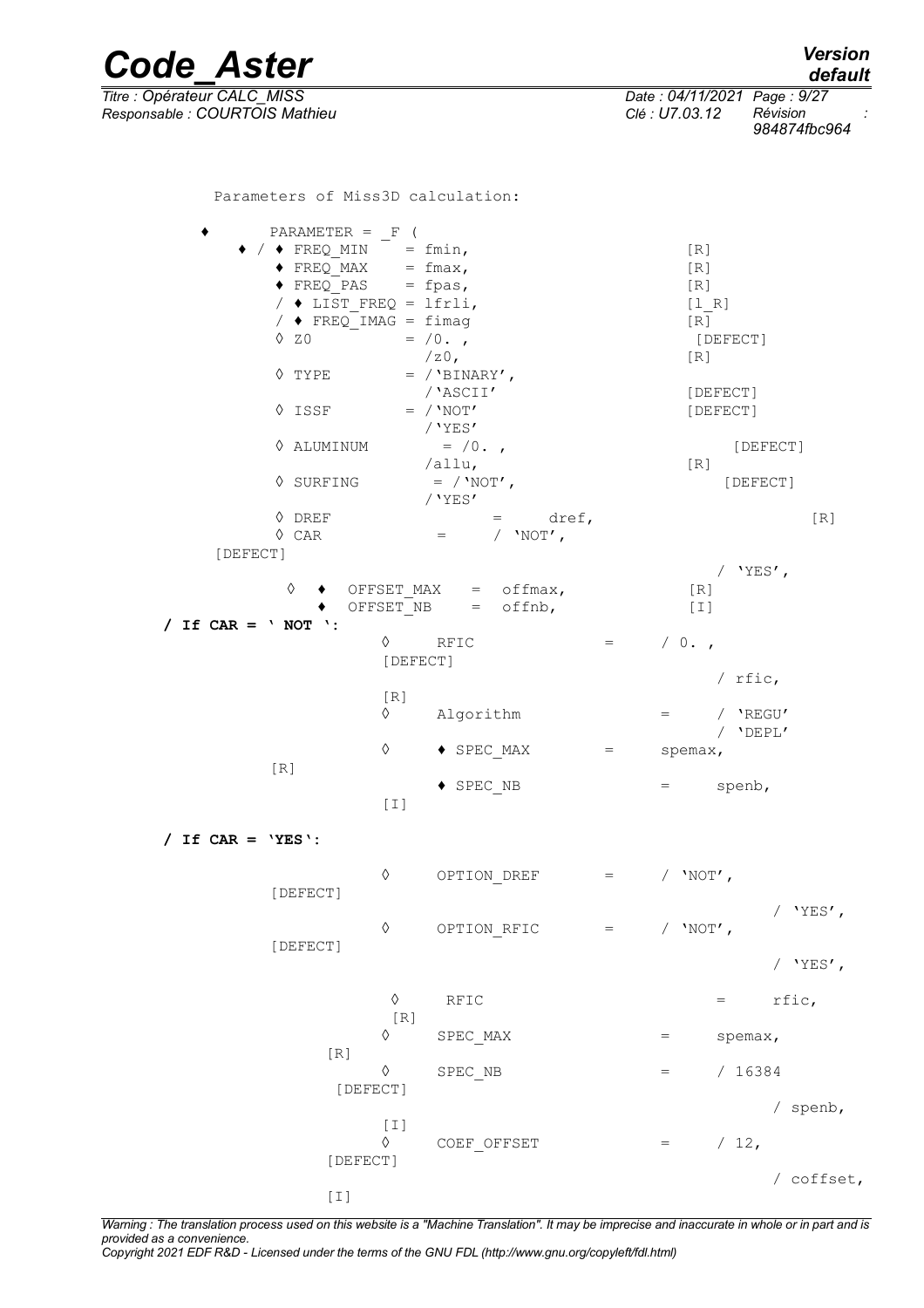*Responsable : COURTOIS Mathieu Clé : U7.03.12 Révision :*

| Version |  |
|---------|--|
| default |  |

*Titre : Opérateur CALC\_MISS Date : 04/11/2021 Page : 10/27 984874fbc964*

),

Parameters of postprocessing / If TYPE\_RESU = 'TRAN\_GENE':  $\bullet$  MODEL = Mo, [model]  $\bullet$  / | ACCE X = acce x, [function] |  $\angle$  ACCE Y =  $\angle$  acce\_y, [function]  $|$   $ACCE_Z$  =  $acce_Z$ , [function]  $/$  | DEPL X = depl x, [function] | DEPLY = deply, [function]  $|\hspace{.6cm}$  DEPL Z  $\hspace{.6cm}$  = depl z, [function] ◊ INST\_FIN = l\_tfin, [l\_R] ◊ PAS\_INST = l\_pas,  $[1 \overline{R}]$ / If TYPE\_RESU = 'HARM\_GENE':  $\blacklozenge$  MODEL  $=$  Mo, [model]  $\sqrt{ }$   $\rightarrow$   $\sqrt{ }$  | ACCE X = acce x, [function] |  $\angle$  ACCE Y = acce  $y$ , [function]  $|$  ACCE Z = acce z, [function]  $|$  DEPL X = depl x, [function] | DEPL Y = depl  $y$ , [function]  $|$  DEPL  $Z =$  depl  $z$ , [function] ◊ INST\_FIN = l\_tfin,  $[1 R]$  $\Diamond$  PAS INST = lpas,  $[1R]$  $\gamma$  EXCIT HARMO = F ( .<br>identical to keyword EXCIT of DYNA\_LINE\_HARM (*cf.* [U4.53.11]) except for type waited for VECT ASSE:  $\sqrt[6]{}$  VECT ASSE = chamno, [cham\_no] ), / If TYPE\_RESU = 'TABLE':  $\bullet$  MODEL  $=$  Mo, [model] ♦ GROUP\_NO = grno,

*Warning : The translation process used on this website is a "Machine Translation". It may be imprecise and inaccurate in whole or in part and is provided as a convenience. Copyright 2021 EDF R&D - Licensed under the terms of the GNU FDL (http://www.gnu.org/copyleft/fdl.html)*

[l\_grno]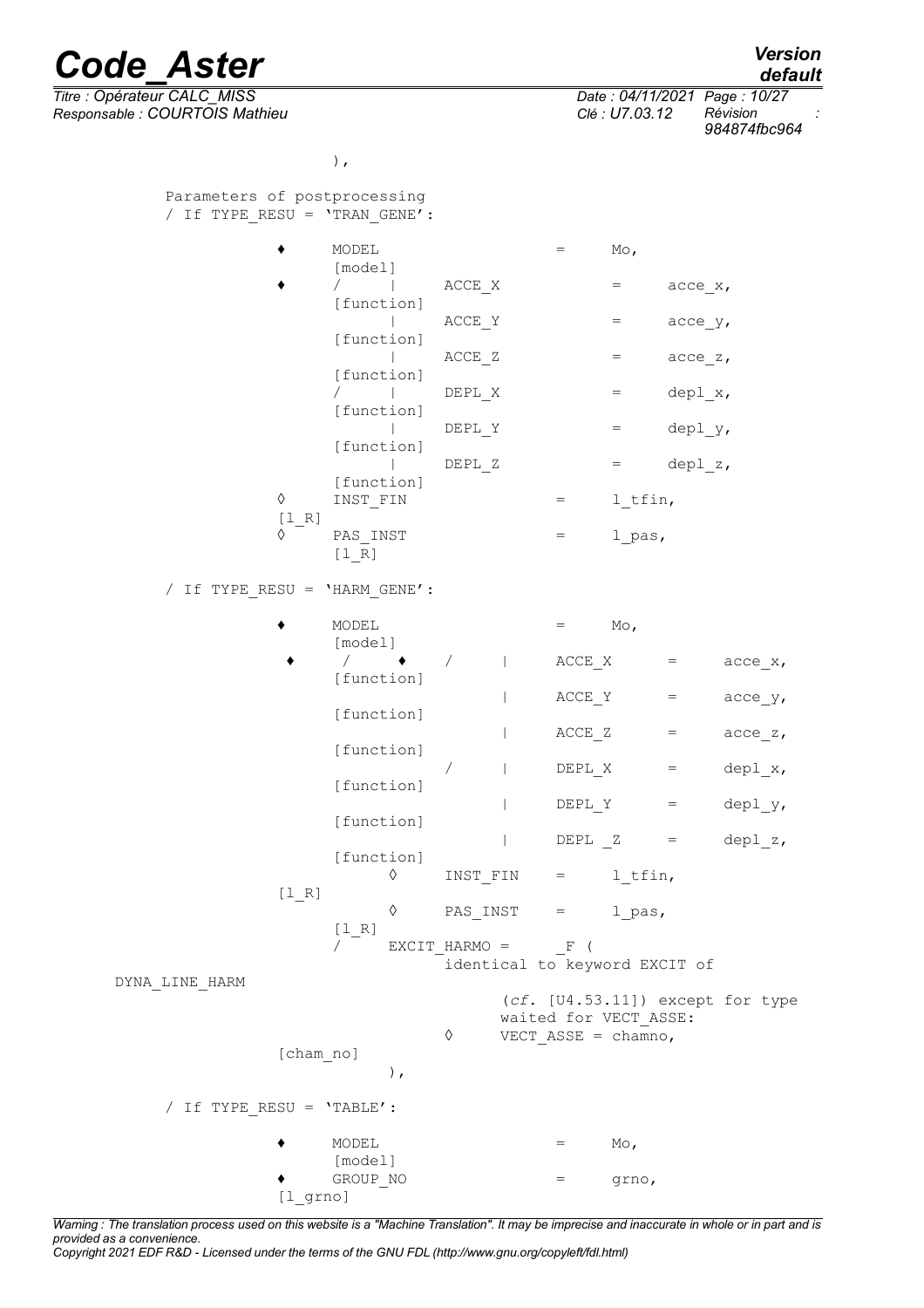*Code\_Aster Version Titre : Opérateur CALC\_MISS Date : 04/11/2021 Page : 11/27 Responsable : COURTOIS Mathieu Clé : U7.03.12 Révision : 984874fbc964*  $\bullet$  | ACCE X = acce x, [function] |  $\angle$  ACCE Y =  $\angle$  acce\_y, [function]  $\vert$  ACCE Z  $\vert$  = acce z, [function]  $\Diamond$  INST FIN = tfin,  $[R]$ ◊ PAS\_INST = not, [R] ♦ NORMALIZES = norm, [R] AMOR SPEC OSCI = l amor,  $[1 R]$ ◊ LIST\_FREQ\_SPEC\_OSCI = l\_freq, [l\_R] / If TYPE\_RESU = 'TABLE\_CONTROL': ♦ GROUP\_MA\_CONTROL = grma, [grma]  $\begin{array}{ccc} \Diamond & \text{ALL\_CHAM} \\ \Diamond & / & \bot \end{array} \qquad \begin{array}{ccc} \text{ACCF} & \text{X} & = & / \text{YES'} \end{array}$  $\sqrt{ }$  | ACCE X = acce x, [function] |  $\angle$  ACCE Y = acce y, [function]  $|\text{ACCEZ}|\text{=}$  acce\_z, [function]  $\Diamond$  INST FIN = tfin, [R] ◊ PAS\_INST = not,  $[R]$  $\bullet$  NORMALIZES  $=$ norm, [R] ♦ AMOR\_SPEC\_OSCI = l\_amor, [l\_R] ◊ LIST\_FREQ\_SPEC\_OSCI = l\_freq,  $[1 R]$ / If TYPE\_RESU = 'LOAD':  $\bullet$  MODEL  $=$  Mo, [model]  $\blacklozenge$  GROUP NO AFFE  $=$  GNo, [l\_no]  $\bullet$  FONC SIGNAL = depl, [function]  $\bullet$  NOM CMP = /'DX' /'DY' /'DZ' ◊ UNITE\_RESU\_FORC = / uresfor, [I]  $/ 25$ , [DEFECT]  $\Diamond$  FREQ MAX = fmax,  $[R]$  $\Diamond$  VARI = /'NOT' [DEFECT] /'YES'

/ If VARI=' NON' identical to the keywords of DYNA\_ISS\_VARI:

*Warning : The translation process used on this website is a "Machine Translation". It may be imprecise and inaccurate in whole or in part and is provided as a convenience.*

*Copyright 2021 EDF R&D - Licensed under the terms of the GNU FDL (http://www.gnu.org/copyleft/fdl.html)*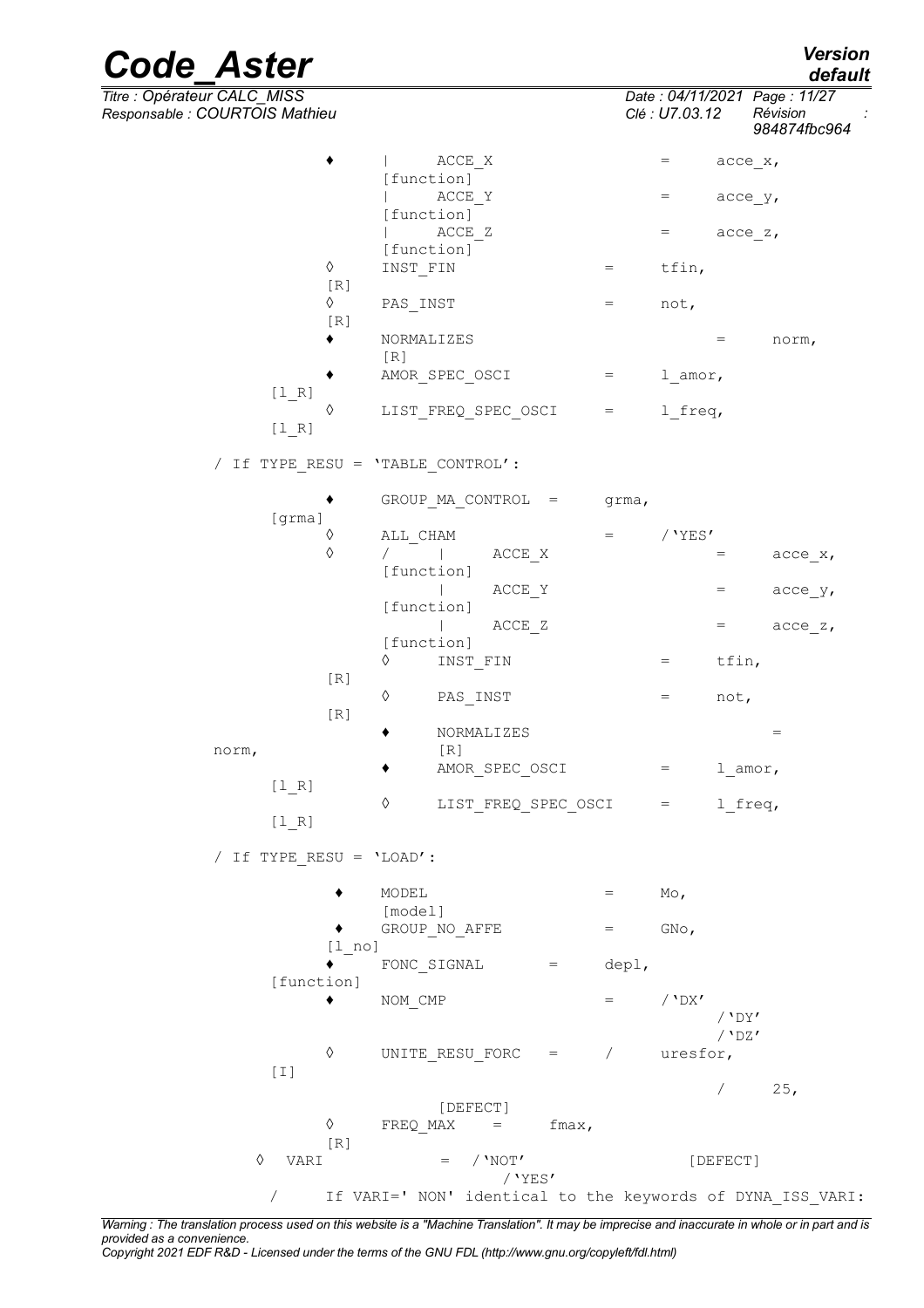| <b>Code Aster</b>                                             |                    |                                                                                                                                                                                                                                                                                                                                       |                                    |                 |             | <b>Version</b><br>default                                |
|---------------------------------------------------------------|--------------------|---------------------------------------------------------------------------------------------------------------------------------------------------------------------------------------------------------------------------------------------------------------------------------------------------------------------------------------|------------------------------------|-----------------|-------------|----------------------------------------------------------|
| Titre : Opérateur CALC_MISS<br>Responsable : COURTOIS Mathieu |                    |                                                                                                                                                                                                                                                                                                                                       |                                    | Clé : U7.03.12  |             | Date: 04/11/2021 Page: 12/27<br>Révision<br>984874fbc964 |
|                                                               | $\Diamond$<br>[R8] | PRECISION                                                                                                                                                                                                                                                                                                                             | $=$                                | $\sqrt{2}$      | prec,       |                                                          |
|                                                               |                    | [DEFECT]                                                                                                                                                                                                                                                                                                                              |                                    |                 | $\sqrt{2}$  | 0,999,                                                   |
|                                                               |                    | INTERF                                                                                                                                                                                                                                                                                                                                |                                    | $=$             | $\mathbf F$ |                                                          |
| [grma]                                                        |                    |                                                                                                                                                                                                                                                                                                                                       |                                    | GROUP NO INTERF | $=$         | ma interf,                                               |
| 'ALL',                                                        |                    |                                                                                                                                                                                                                                                                                                                                       | MODE INTERF                        |                 | $=$         | $\overline{\phantom{a}}$                                 |
| $\sqrt{2}$                                                    | 'CORPS RIGI'       |                                                                                                                                                                                                                                                                                                                                       |                                    |                 |             |                                                          |
| ♦                                                             | ISSF               | / $'$ NOT'<br>$=$<br>$/$ 'YES'                                                                                                                                                                                                                                                                                                        |                                    |                 | [DEFECT]    | $)$ ,                                                    |
|                                                               |                    | MATR COHE<br>$\Diamond$                                                                                                                                                                                                                                                                                                               | $=$<br>TYPE                        | $\frac{F}{m}$   |             | $\sqrt{2}$                                               |
| 'MITA LUCO'                                                   |                    |                                                                                                                                                                                                                                                                                                                                       |                                    |                 |             |                                                          |
| 'ABRAHAMSON'                                                  |                    | $\Diamond$                                                                                                                                                                                                                                                                                                                            | VITE ONDE                          |                 | $=$         | vite onde,                                               |
| [R8]                                                          |                    |                                                                                                                                                                                                                                                                                                                                       |                                    |                 |             |                                                          |
| 600.0,                                                        | [R8]               | [DEFECT]<br>$\Diamond$                                                                                                                                                                                                                                                                                                                |                                    | $PARA ALPHA =$  | $\sqrt{2}$  | alpha,                                                   |
|                                                               |                    |                                                                                                                                                                                                                                                                                                                                       |                                    |                 |             |                                                          |
| 0.5,                                                          |                    | [DEFECT]                                                                                                                                                                                                                                                                                                                              |                                    |                 |             | $\,$ ,                                                   |
|                                                               |                    | MATR GENE                                                                                                                                                                                                                                                                                                                             | $\qquad \qquad =$<br>NUME DDL GENE | F               | $=$         | nugen,                                                   |
|                                                               |                    | [nume ddl gene]                                                                                                                                                                                                                                                                                                                       | BASE                               |                 | $=$         | base,                                                    |
|                                                               |                    | [mode_meca]                                                                                                                                                                                                                                                                                                                           |                                    |                 |             | $\,$ ,                                                   |
|                                                               | $\Diamond$         | UNITE RESU IMPE                                                                                                                                                                                                                                                                                                                       | $=$ / $u$ resimp,                  |                 |             |                                                          |
| $[1]$                                                         |                    | [DEFECT]                                                                                                                                                                                                                                                                                                                              |                                    |                 | $\sqrt{2}$  | 28,                                                      |
|                                                               | $\Diamond$         |                                                                                                                                                                                                                                                                                                                                       |                                    |                 |             |                                                          |
|                                                               |                    | TYPE                                                                                                                                                                                                                                                                                                                                  |                                    | $=$ /           | $\sqrt{2}$  | 'BINARY',<br>'ASCII'                                     |
|                                                               |                    | [DEFECT]                                                                                                                                                                                                                                                                                                                              |                                    |                 |             |                                                          |
| Others                                                        | $\Diamond$         |                                                                                                                                                                                                                                                                                                                                       |                                    |                 |             |                                                          |
|                                                               |                    | INFORMATION =<br>[DEFECT]                                                                                                                                                                                                                                                                                                             | 1,                                 |                 |             |                                                          |
|                                                               |                    | $[1] % \centering \includegraphics[width=0.9\columnwidth]{figures/fig_10.pdf} \caption{The average of the number of times, and the average of the number of times, and the average of the number of times, respectively. The average of the number of times, and the average of the number of times, respectively.} \label{fig:time}$ | 2,<br>$\sqrt{2}$                   |                 |             |                                                          |
| ١.                                                            |                    |                                                                                                                                                                                                                                                                                                                                       |                                    |                 |             |                                                          |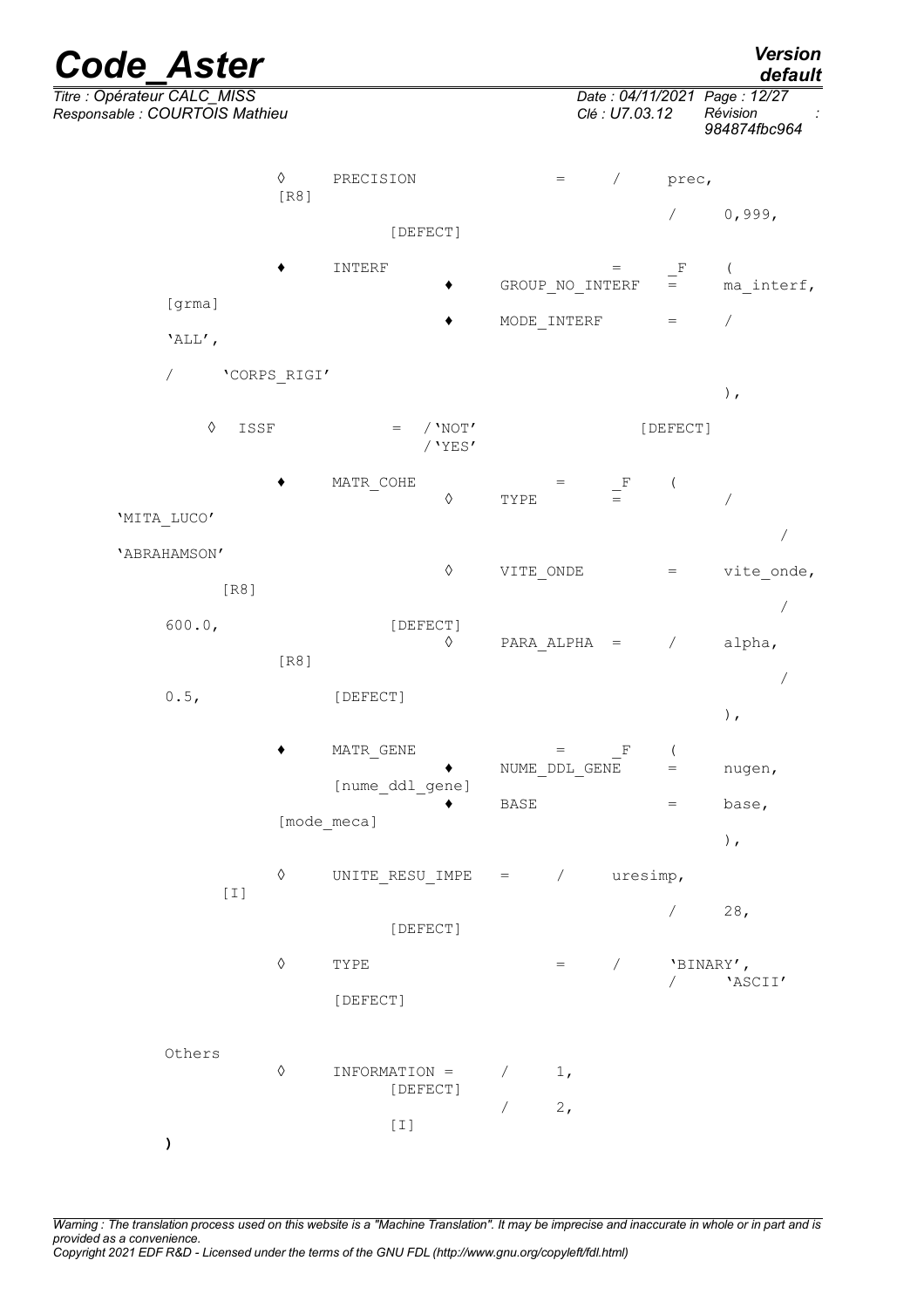*default*

*Code\_Aster Version*

*Titre : Opérateur CALC\_MISS Date : 04/11/2021 Page : 13/27 Responsable : COURTOIS Mathieu Clé : U7.03.12 Révision :*

*984874fbc964*

If TYPE RESU=' FICHIER' or 'FICHIER TEMPS', CALC MISS does not produce concept result (one generates only files). If TYPE RESU=' HARM GENE', resu is of type harm\_gene. If TYPE RESU=' TRAN GENE', resu is of type tran gene. If TYPE RESU=' TABLE' or 'TABLE CONTROL', resu is of type table. If TYPE RESU=' CHARGE', resu is of type char meca.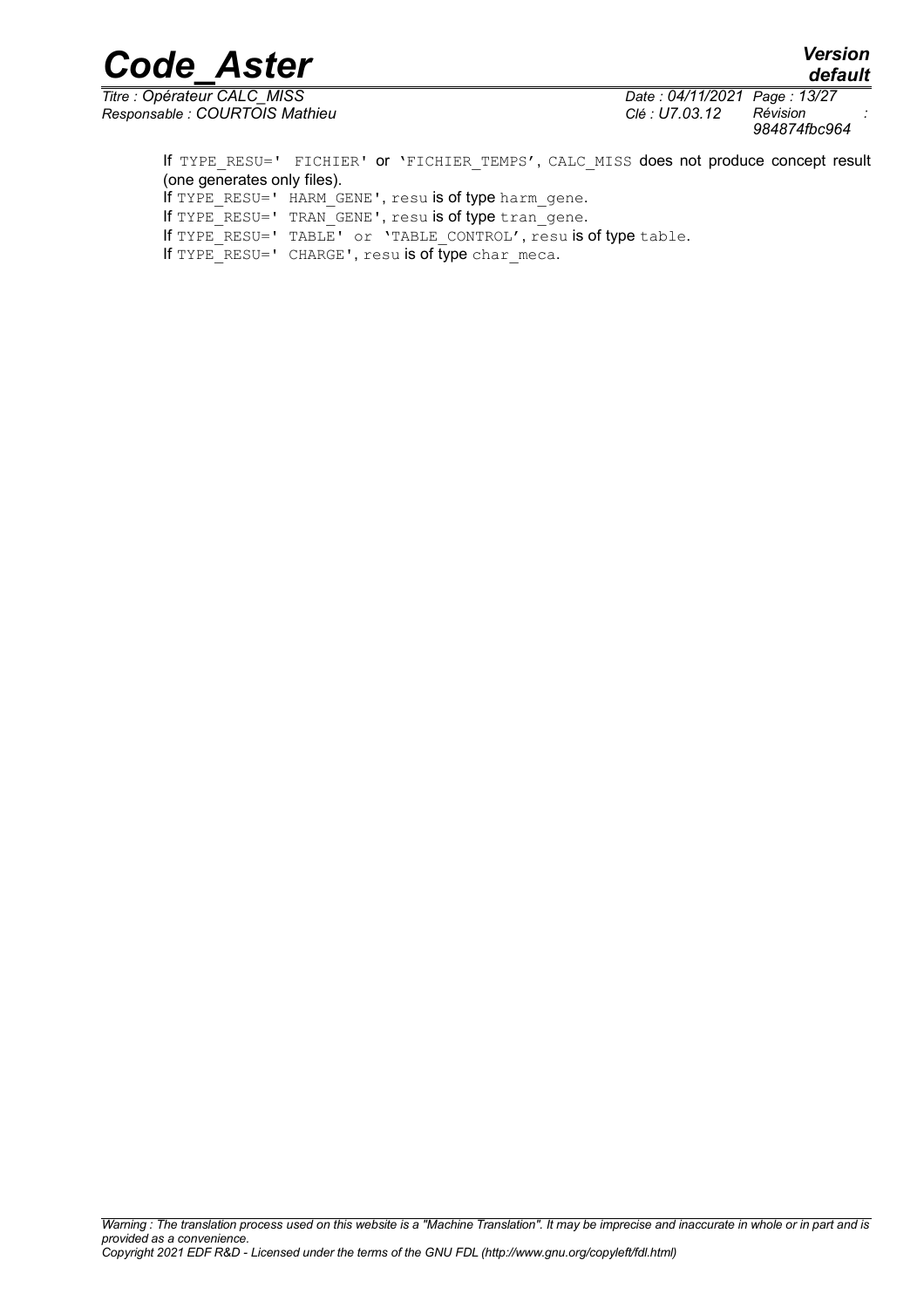*Responsable : COURTOIS Mathieu Clé : U7.03.12 Révision :*

*default*

# **3 Principle of operation**

<span id="page-13-0"></span>According to its arguments of entry, CALC\_MISS product a concept whose type varies or does not produce a concept.

- If TYPE RESU is worth 'FILE' or'FICHIER TEMPS', no concept is produced. Only the execution of Miss3D is launched. The results (impedance of ground and forces seismic) are then written in the files located by the logical units such as UNITE\_RESU\_IMPE, UNITE\_RESU\_FORC, UNITE\_RESU\_MASS, UNITE\_RESU\_RIGI or UNITE\_RESU\_AMOR. There is no postprocessing of the results resulting from Miss3D.
- If  $TYPE$  RESU =  $\iota$ LOAD', a mechanical load is produced in the form of nodal force.
- If  $TYPE$ RESU = 'TABLE CONTROL', Miss3D calculation is the same one as for FILE. A table is produced containing a specific postprocessing of the results of Miss3D.
- In the contrary case (TYPE\_RESU is worth 'HARM\_GENE','TRAN\_GENE'or'TABLE'), one carries out Miss3D only if the logical units UNITE\_RESU\_IMPE, UNITE\_RESU\_FORC are not well informed. If not, the provided files are used. Postprocessing is then carried out and the required concept turned over to the user.

Calculations MISS3D on large models (or with much of frequencies) can be long and expensive in memory. Fortunately Ccan be to them-here accelerated by activating one or two levels of parallelism. The value TYPE RESU=' FICHIER TEMPS' allows to activate two of them, the other values, only one. For more information one will be able to consult documentations [U2.06.07] and [U2.08.06].

CALC MISS product a concept tran gene or harm gene, including the fields of acceleration and absolute displacements. In this case, accelerations are directly employed for the calculation of the spectrum of floor; conversely, the deduction of displacements of ground is obligatory (with being read with the order LIRE FONCTION [U4.32.02] since a specific file given by its logical unit) to obtain relative displacements.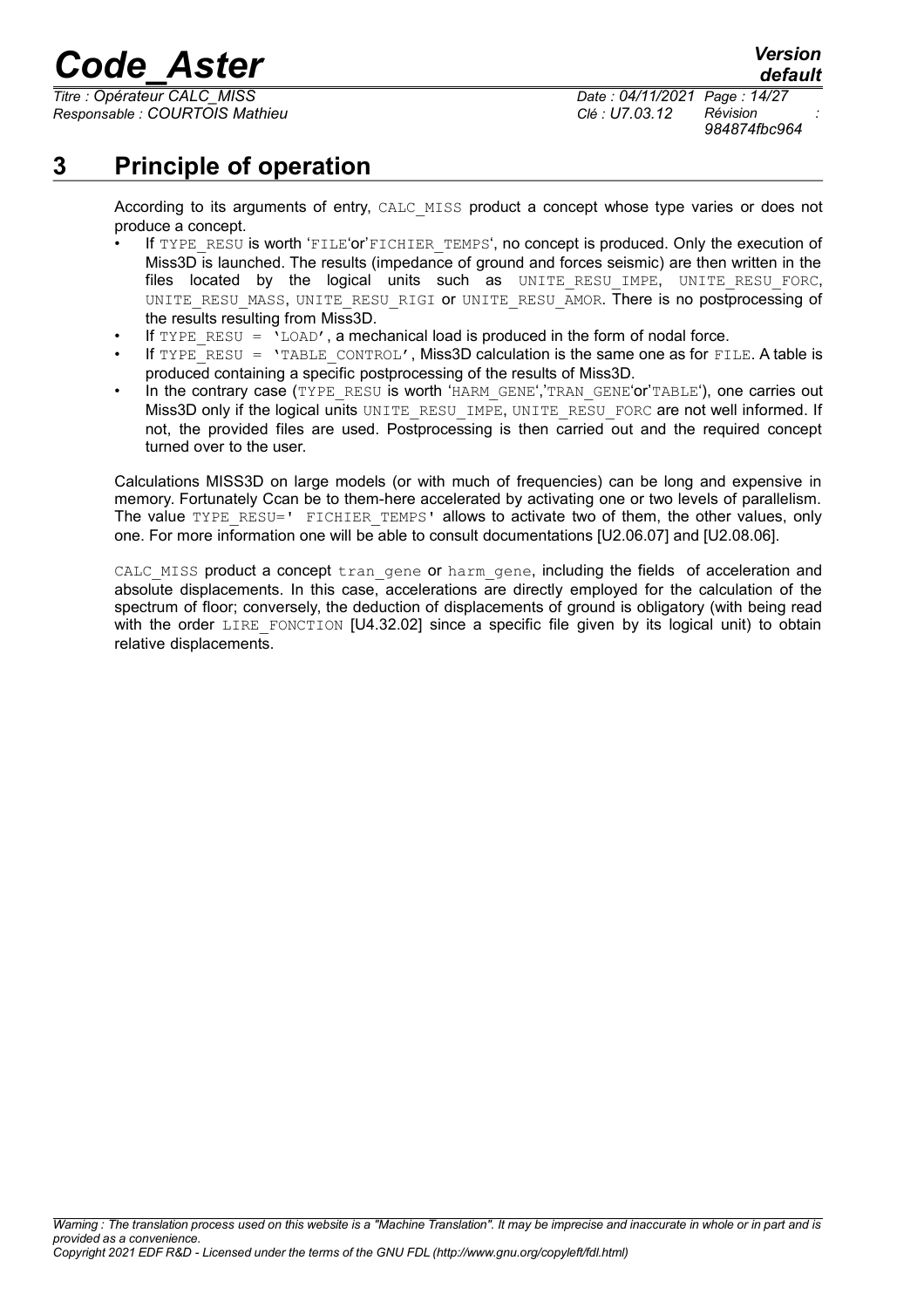

Préparation des données et calcul Miss Impression du Ou macr\_elem\_dyna Exécution de Miss3D TYPE\_RESU Post-traitement parmi les différents types possibles 'FICHIER'? Oui Produit le concept Ecriture des harm\_gene, fichiers tran\_gene ou  $\frac{1}{\text{table}}$ Fin

During the execution of Miss3D, if the keyword MACR\_ELEM\_DYNA is informed, one uses it. If not, it is created by CALC\_MISS starting from the operands BASE\_MODALE, MATR\_RIGI and MATR\_MASS.

#### **Notice**

*In the case FICHIER\_TEMPS, one makes a call in Miss3D for each frequency of calculation. These calls can be made in parallel. For that, it is enough to carry out parallel version MPI of Code\_Aster and to ask several processors (not additional keyword necessary).*

# <span id="page-14-1"></span>**4 Definition of the model**

# **4.1 Keyword TYPE\_RESU**

<span id="page-14-0"></span>Defines the type of analysis to carry out. Five values are allowed:

*Warning : The translation process used on this website is a "Machine Translation". It may be imprecise and inaccurate in whole or in part and is provided as a convenience.*

*Copyright 2021 EDF R&D - Licensed under the terms of the GNU FDL (http://www.gnu.org/copyleft/fdl.html)*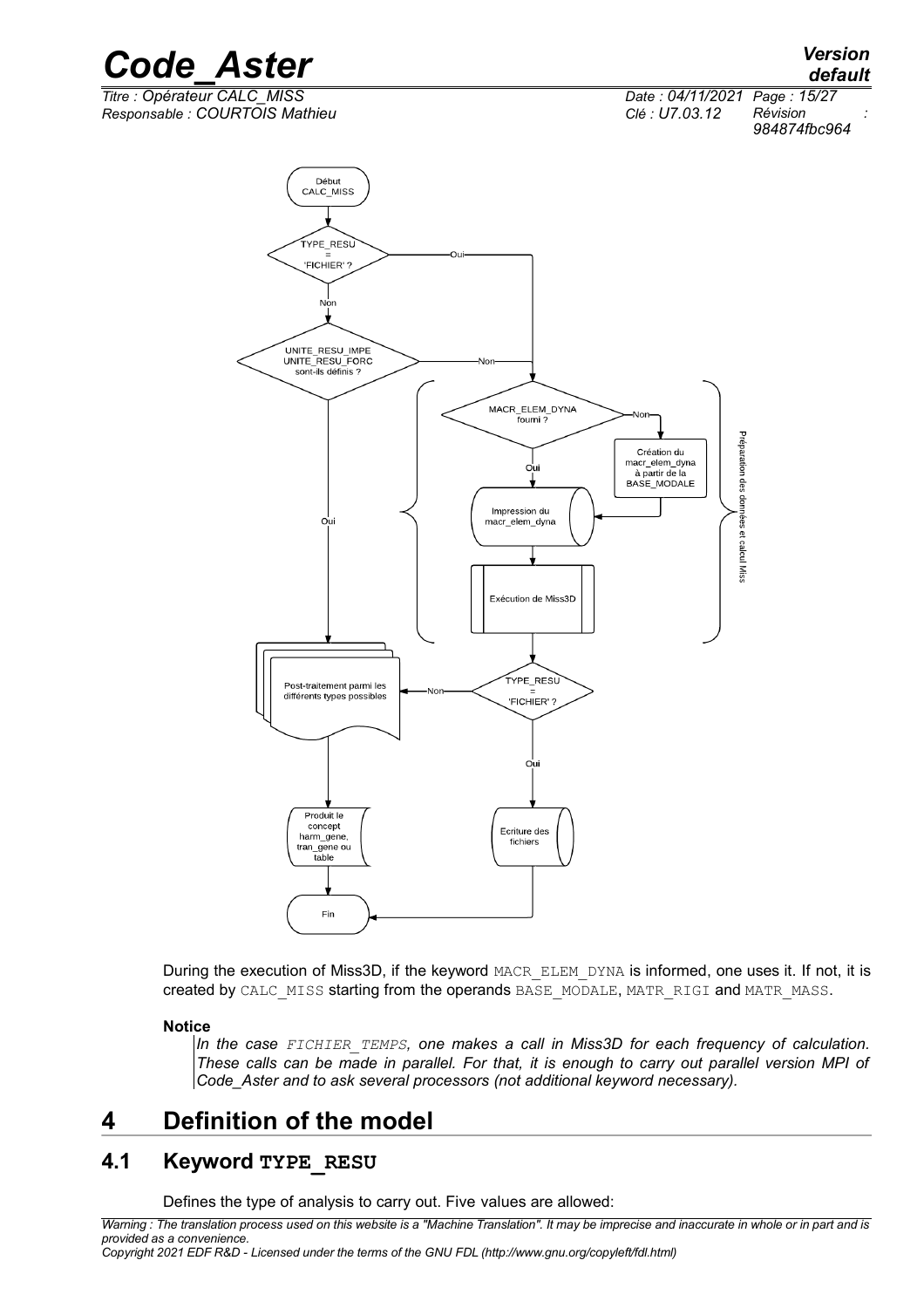*Responsable : COURTOIS Mathieu Clé : U7.03.12 Révision :*

*Titre : Opérateur CALC\_MISS Date : 04/11/2021 Page : 16/27 984874fbc964*

*default*

- FILE : only the execution of Miss3D is carried out. One directly recovers the files produced by Miss3D in the files located by the logical units UNITE\_RESU\_IMPE and UNITE\_RESU\_FORC. CALC MISS do not turn over a concept (nothing on the left the sign "=").
- FICHIER TEMPS : only the execution of Miss3D is carried out. One directly recovers the files produced by Miss3D in the files located by the logical units UNITE RESU RIGI, UNITE\_RESU\_MASS, UNITE\_RESU\_AMOR and UNITE\_RESU\_FORC. CALC\_MISS do not turn over a concept (nothing on the left the sign "="). That corresponds to the method Laplace-time.
- LOAD : one calculates a mechanical load starting from the file of the seismic forces.
- HARM GENE : one calculates the harmonic answer of the structure (of type harm gene) after having carried out Miss3D or starting from the files resulting from a preceding resolution.
- TRAN\_GENE : one calculates the temporal answer of the structure (of type tran gene) after having carried out Miss3D or starting from the files resulting from a preceding resolution.
- TABLE : one calculates the harmonic response of the structure to a unit request in certain points, and one turns over a concept of the type table who contains the functions answers in displacement, speed, acceleration and spectrum of oscillator recombined on the cases of loading.
- TABLE\_CONTROL : one recovers Miss3D calculation the transfer functions transfer in certain check-points and the answers harmonic and temporal to a provided acceleration. One produces a concept of the type table.

# **4.2 Operands PROJET/REPERTOIRE**

<span id="page-15-5"></span>The keyword REPERTOIRE allows to define a repertoire (entered by its complete way on the object computer) where will be carried out Miss3D calculation. One will be able to find there all and result the data files of Miss3D (for debugging for example). These files will start with a name-radical given by the operand PROJECT (which is worth MODEL by default).

If REPERTOIRE is not defined, the execution will take place in a temporary repertoire which will be destroyed at the end of the calculation.

# **4.3 Operand MACR\_ELEM\_DYNA**

<span id="page-15-4"></span>It is the dynamic macronutrient of the structure (standard  $max$  elem dyna) product by the ordering of the same name (*cf.* [U4.65.01]). If this one is not indicated, it will be calculated automatically by CALC MISS starting from the modal base and provided matrices.

# **4.4 Operand BASE\_MODALE**

<span id="page-15-3"></span>Base modes of the structure. If MACR ELEM DYNA is not well informed, this modal base is used to determine it.

When one carries out only Miss3D calculation (TYPE RESU=' FICHIER'), one provides is MACR\_ELEM\_DYNA, that is to say BASE\_MODALE.

When for postprocessing is asked, it is necessary to inform the keyword BASE\_MODALE (used for harmonic calculation). One can despite everything provide a specific macronutrient where necessary.

# **4.5 Operands MATR\_RIGI and MATR\_MASS**

<span id="page-15-2"></span>These keywords make it possible to provide the matrices of rigidity and mass of the structure. They will be used during harmonic calculation and, if necessary, to create the dynamic macronutrient.

# **4.6 Operand MATR\_AMOR**

<span id="page-15-1"></span><span id="page-15-0"></span>This keyword makes it possible to provide a matrix of damping of the structure used during harmonic calculation in alternation with the use of modal damping with the keyword AMOR\_REDUIT.

# **4.7 Operand UNITE\_IMPR\_ASTER**

*Warning : The translation process used on this website is a "Machine Translation". It may be imprecise and inaccurate in whole or in part and is provided as a convenience.*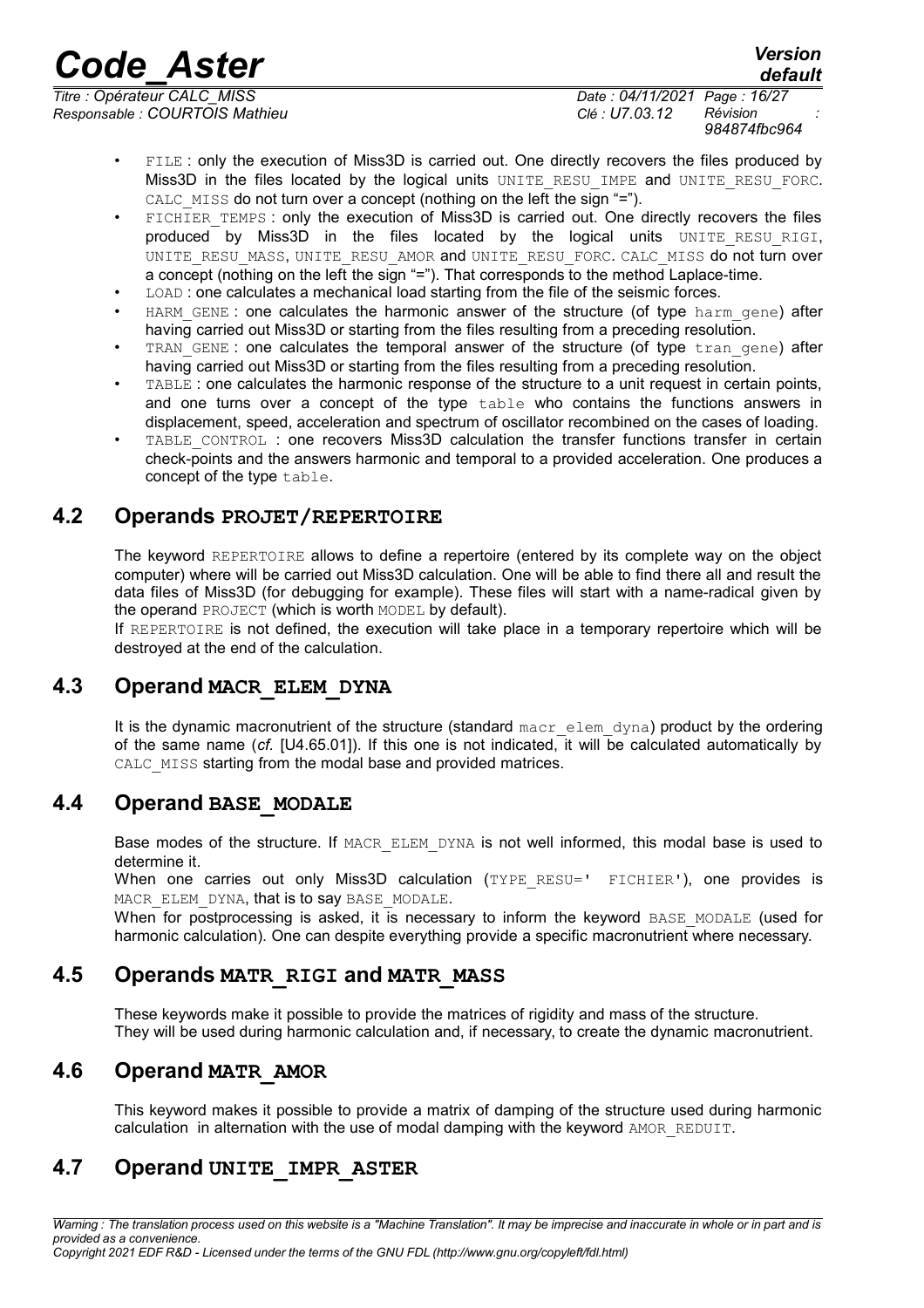*default*

*Titre : Opérateur CALC\_MISS Date : 04/11/2021 Page : 17/27 Responsable : COURTOIS Mathieu Clé : U7.03.12 Révision :*

*984874fbc964*

<span id="page-16-6"></span>Logical number of unit on which one can recover the file produced by the operator IMPR\_MACR\_ELEM format 'MISS 3D' called in-house by CALC\_MISS. The value by default is 25.

# **4.8 Operands UNITE\_RESU\_IMPE, UNITE\_RESU\_RIGI, UNITE\_RESU\_MASS, UNITE\_RESU\_AMOR, UNITE\_RESU\_FORC**

Numbers of logical unit of the files containing the impedances of ground (or its decomposition in rigidity, mass and damping) and the forces seismic by frequency.

If one asks only for Miss3D calculation, UNITE\_RESU\_IMPE, UNITE\_RESU\_RIGI, UNITE\_RESU\_MASS, UNITE\_RESU\_AMOR and UNITE\_RESU\_FORC are used according to the cases to store the files results.

If for a postprocessing is asked, one should use these arguments only if Miss3D calculation were carried out before (the files are then data for CALC\_MISS).

Operands UNITE RESU RIGI, UNITE RESU MASS, UNITE RESU AMOR are of a use specific to the method Laplace-time (case  $TYPE$  RESU =  $'$ FICHIER TEMPS') and the presence of UNITE RESU AMOR or of UNITE RESU MASS compulsory the keyword factor makes MATR GENE. **Notice**

*In the Miss3D execution, the postprocessing of the impedances (respectively of the seismic forces) is carried out only if the keyword UNITE\_RESU\_IMPE (respectively UNITE\_RESU\_FORC ) is well informed. This makes it possible to reduce the computing time a little bit.*

# **4.9 Operand GROUP\_MA\_INTERF**

<span id="page-16-5"></span><span id="page-16-4"></span>This keyword makes it possible to define the list of the surface groups of meshs constituting the interface ground-structure (transmitted in-house to the operator IMPR\_MACR\_ELEM [U7.04.33]).

# **4.10 Operands GROUP\_MA\_FLU\_STR/GROUP\_MA\_FLU\_SOL/GROUP\_MA\_SOL\_SOL**

In the case of an interaction ground-fluid-structure, these keywords make it possible to supplement the list of the groups of surface meshs respectively made up of the interfaces fluid structure, fluidground and free ground (transmitted in-house to the operator IMPR\_MACR\_ELEM [U7.04.33]). The keyword GROUP MA\_SOL\_SOL for the free interface ground can be also present optionnellement in interaction ground-structure, in order to model the imperfect connections between the ground and the structure along the depression of the foundation.

# **4.11 Operand TABLE\_SOL**

<span id="page-16-3"></span>The data of description of the stratifications of ground are provided in the form of a table produced by the order DEFI\_SOL\_MISS (*cf.* [U7.02.34]).

# **4.12 Operand MATER\_SOL**

<span id="page-16-2"></span>For a homogeneous ground, one provides the properties of the ground:  $E$  is the Young modulus, NAKED the Poisson's ratio, RHO density.

# **4.13 Operand MATER\_FLUIDE**

<span id="page-16-1"></span>In the case of an analysis of interaction ground-fluid-structure (ISSF=' OUI' under PARAMETER), the properties of the fluid are provided: RHO is the density, THAT the celerity of the waves, AMOR BETA damping.

<span id="page-16-0"></span>It is also indicated if the field represents a fluid half space or not according to the definition of Miss3D.

# **4.14 Operand VERSION**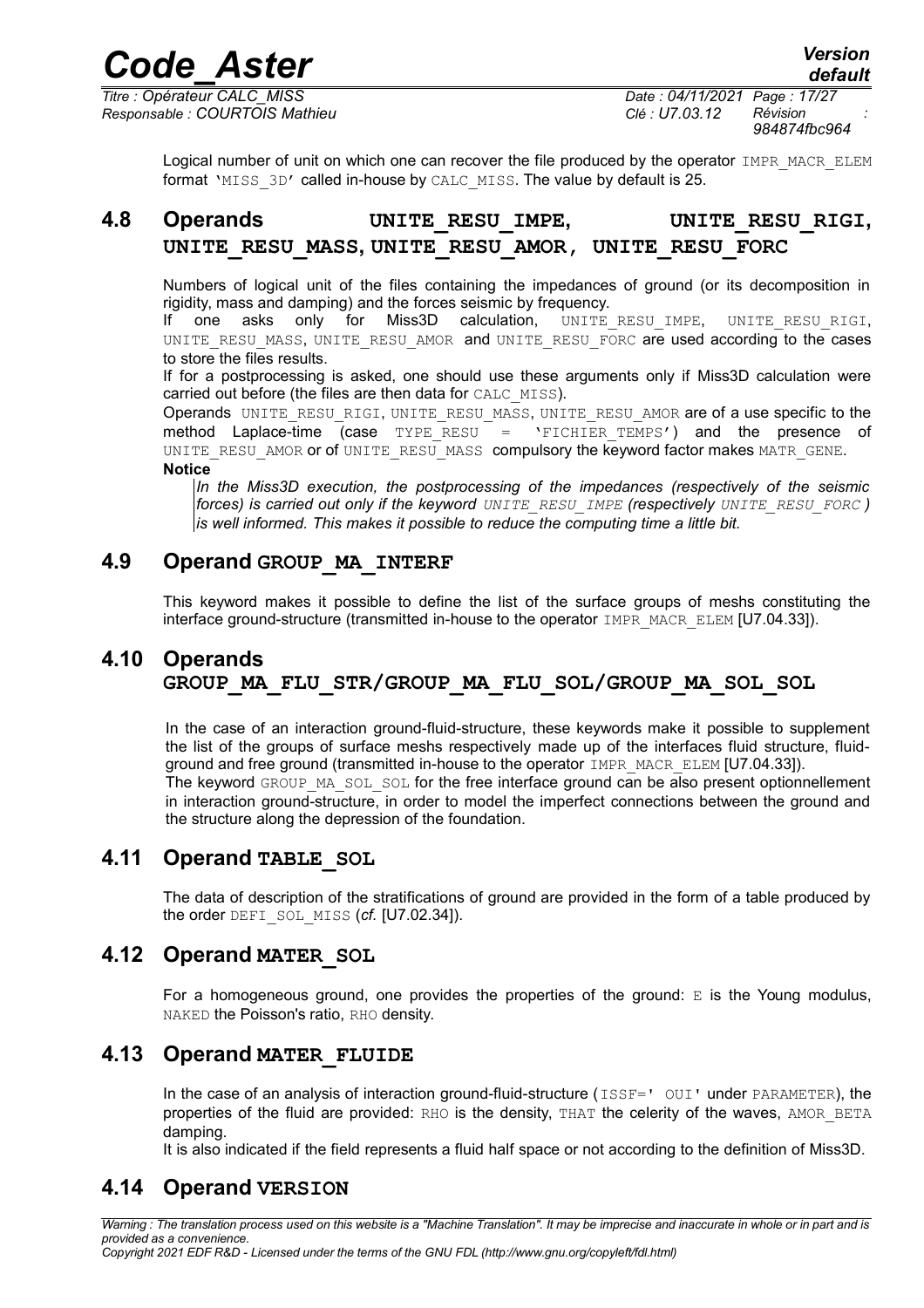

<span id="page-17-8"></span>exploitation.

*Responsable : COURTOIS Mathieu Clé : U7.03.12 Révision :*

*984874fbc964*

Name of the version of Miss3D. The value by default corresponds to the version of Miss3D in

# **4.15 Operand SOURCE\_SOL**

Keyword factor defining the loads resulting from point sources in the ground field, given by their direction and the coordinates of the source. Only if TYPE RESU=' FICHIER'. The vector DIRECTION is automatically normalized to 1 by Miss3D.

# **4.16 Operand SOURCE\_FLUIDE**

<span id="page-17-7"></span>Keyword factor defining the loads resulting from point sources of pressure in the fluid field, given by the coordinates of the source. Only if TYPE\_RESU=' FICHIER'.

### **4.17 Operand AMOR\_REDUIT**

<span id="page-17-6"></span>List of reduced depreciation (transmitted in-house to DYNA\_LINE\_HARM [U4.53.11]).

That is to say *nbmode* the number of dynamic modes defined in the modal base, and *nbamor* the number of provided reduced depreciation.

If *nbamor* <nbmode, then one supplements the list of depreciation until *nbmode* with the last damping of the list.

<span id="page-17-5"></span>One adds then a null damping which will be applied to the static modes present.

### **4.18 Operand PRECISION**

Parameter of precision of the method of calculating Laplace-time (case TYPE RESU 'FICHIER\_TEMPS'). One strongly advises to leave the value by default.

# **4.19 Operand COEF\_SURECH**

<span id="page-17-4"></span>Parameter to impose the coefficient of oversampling for the method Laplace-time. One recommends to keep the value by default in order to guarantee a good performance on all the window of calculation. Indeed, when this operand is worth 1.0 (not oversampling), the transitory impedance is valid only on 70 % approximately of the window of calculation. Thus, if the user increases this coefficient, the precision of calculation will be improved, but with a overcost of calculation proportional to this value.

# **4.20 Operand FACTEUR\_INTERPOL**

<span id="page-17-3"></span>Parameter of the method of calculating Laplace-time (case  $TYPE$  RESU = 'FICHIER TEMPS'). It gives of interpolation and thus the factor step value of reduction of the computing time.

# **4.21 Operand PCENT\_FREQ\_CALCUL**

<span id="page-17-2"></span>Parameter of the method of calculating Laplace-time. It expressed as a percentage gives the ratio between the number of samples without interpolating and the full number of samples.

# **4.22 Operand COEFF\_MULT**

<span id="page-17-1"></span>Parameter of the method of calculating Laplace-time. It allows to assign a multiplicative factor to the temporal impedances. Useful for example for conversions for the models 2D by dividing the results of the impedances 3D by a thickness of field.

# <span id="page-17-0"></span>**4.23 Operand TYPE\_FICHIER\_TEMPS**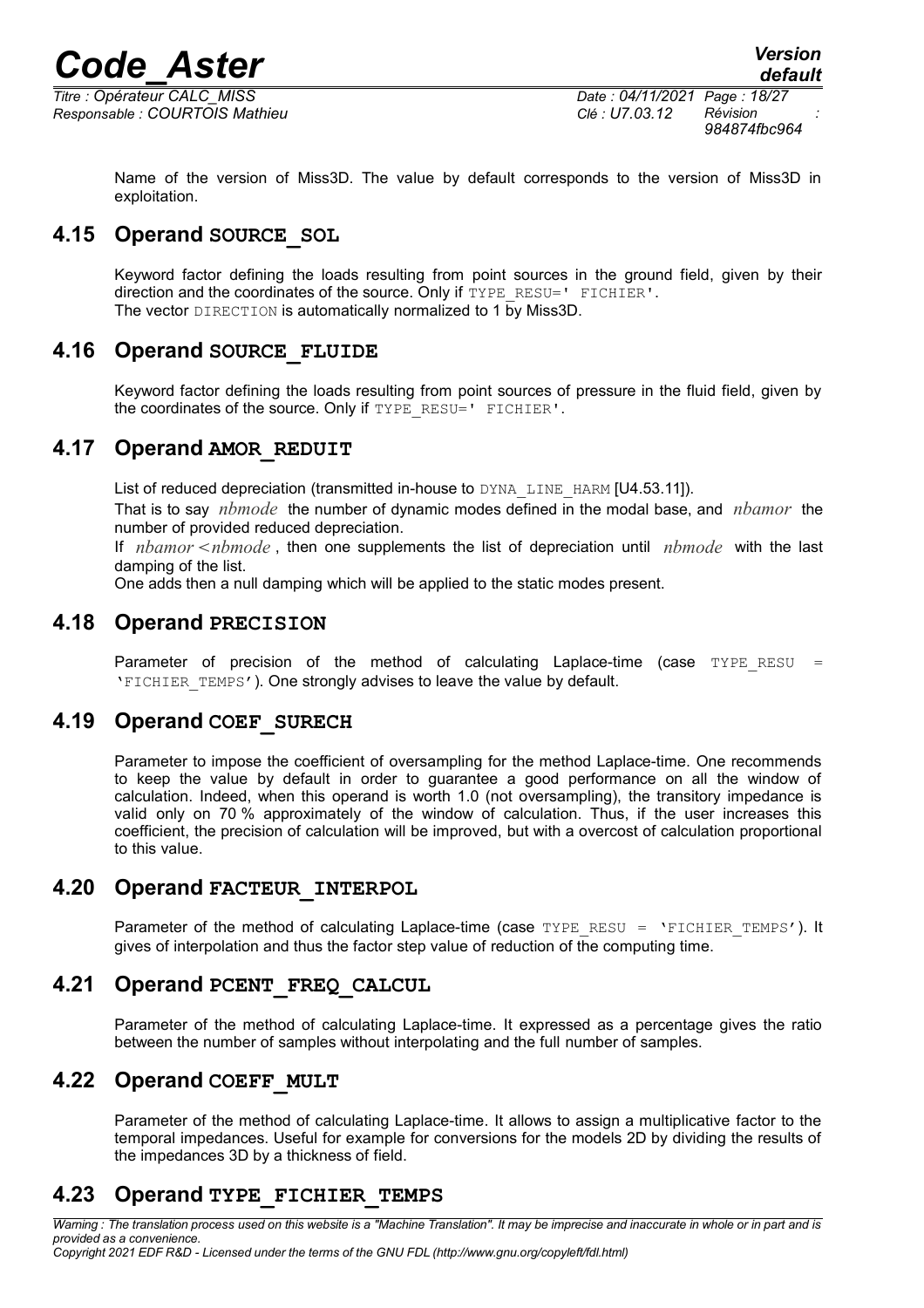*Responsable : COURTOIS Mathieu Clé : U7.03.12 Révision :*

*Titre : Opérateur CALC\_MISS Date : 04/11/2021 Page : 19/27 984874fbc964*

Parameter of the method of calculating Laplace-time (case TYPE\_RESU = 'FICHIER\_TEMPS') who allows to specify the format of the temporal file of exit, enters 'ASCII' (defect) and 'BINARY'. The binary format makes it possible to gain place and a little time but is not readable by the user. The format thus defined must be coherent with the format specified with the keyword TYPE under the option FORCE SOL ofAFFE CHAR MECA.

# **4.24 Operand MATR\_GENE**

<span id="page-18-5"></span>This keyword optional factor is used for the method Laplace-time, therefore for TYPE RESU = 'FICHIER\_TEMPS'. It makes it possible to specify all the options relating to calculations of impedance ((*cf.* CAS-test MISS03 and its associated documentation [V1.10.122]). If this keyword optional factor is used, then it is also necessary to define the values of the operands UNITE RESU AMOR and UNITE RESU MASS.

#### **4.24.1 Operand DECOMP\_IMPE**

<span id="page-18-4"></span>This keyword makes it possible to specify the method of decomposition of the impedance. One recommends to leave the value by default ('PRODUCED').

### **4.24.2 Operand AMOR\_HYST**

<span id="page-18-3"></span>This keyword makes it possible to specify the way in which will be taken into account damping hysteretic in the ground.

This keyword makes it possible to specify the method of decomposition of the impedance. One recommends to leave the value by default ('PRODUCED'). There are two possible choices:

- 'DANS MATR AMOR' : the matrix of damping given by the user (via MATR AMOR under MATR GENE ) depreciation account hysteretic of the ground holds.
	- 'DANS IMPEDANCE' : it is the contrary case of the precedent.

#### **4.24.3 Operands MATR\_MASS, MATR\_RIGI and MATR\_AMOR**

<span id="page-18-2"></span>These arguments are used to define the matrices of mass, stiffness and damping which can be used by the decomposition of the impedance.

If one has  $AMOR$  HYST = 'DANS MATR AMOR', then it is obligatorily necessary to inform, at least, MATR\_AMOR.

Contrary, AMOR HYST = 'DANS IMPEDANCE', then it is enough, at least, to give one of the three matrices for the decomposition.

This keyword makes it possible to specify the way in which will be taken into account damping hysteretic in the ground.

This keyword makes it possible to specify the method of decomposition of the impedance. One recommends to leave the value by default ('PRODUCED'). There are two possible choices:

- 'DANS MATR AMOR' : the matrix of damping given by the user (via MATR AMOR under MATR GENE ) depreciation account hysteretic of the ground holds.
- <span id="page-18-1"></span>• 'DANS\_IMPEDANCE' : it is the contrary case of the precedent.

# **4.25 Operand EXCIT\_SOL**

<span id="page-18-0"></span>This keyword optional factor is used to characterize the excitation transmitted by the ground: definition of the seismic forces. If one wants to calculate only impedances, this keyword is useless.

#### **4.25.1 Operand UNITE\_RESU\_FORC**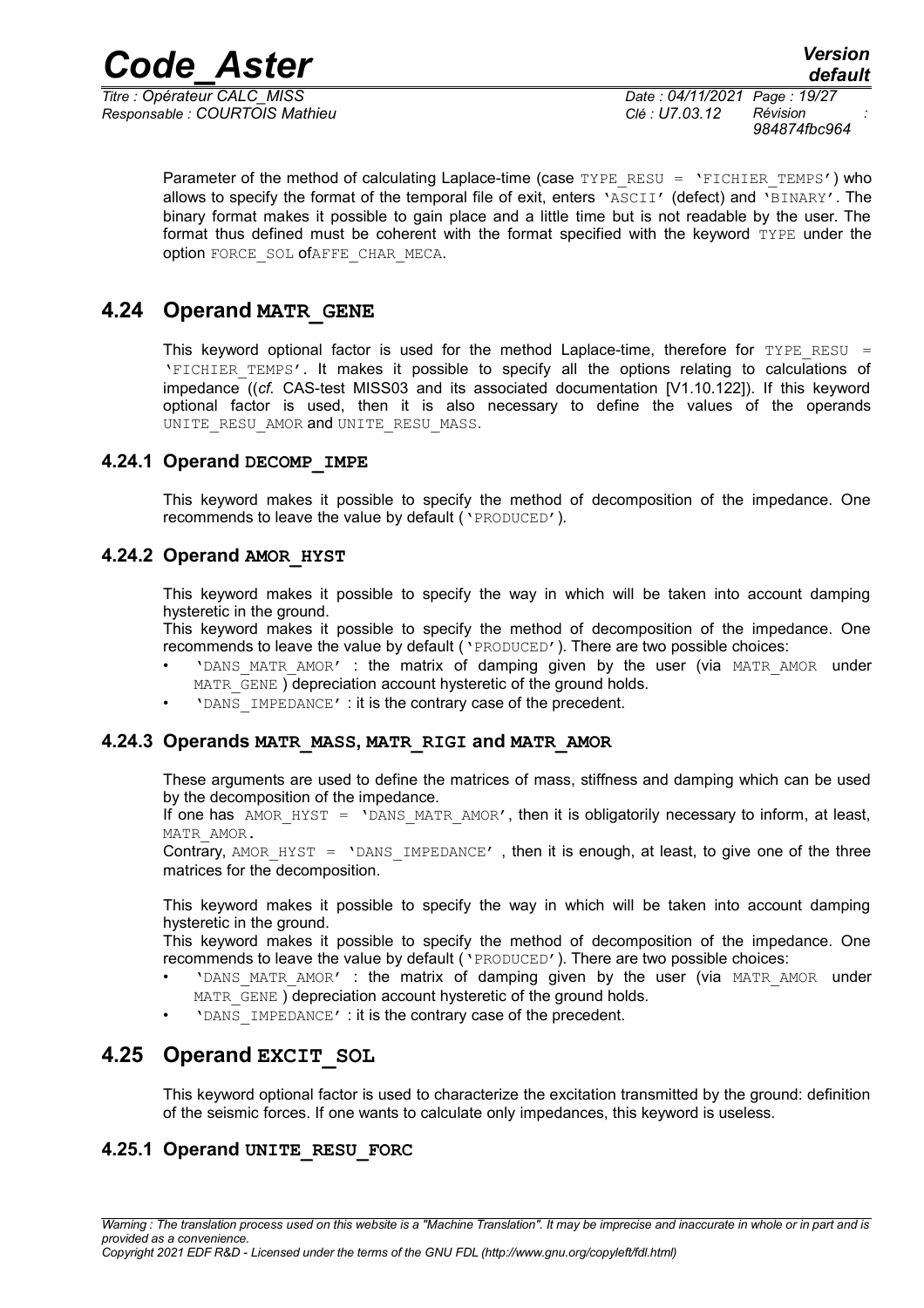*Titre : Opérateur CALC\_MISS Date : 04/11/2021 Page : 20/27 Responsable : COURTOIS Mathieu Clé : U7.03.12 Révision :*

*default*

*984874fbc964*

Allows to define the logical unit of the generated file which will contain the seismic forces, which will be reusable in DYNA\_NON\_LINE via a loading of the type EXCIT\_SOL in AFFE\_CHAR\_MECA (*cf.* CAStest MISS03C and its documentation associated [V1.10.122]).

#### **4.25.2 Operands NOM\_CHAM, CHAM\_X, CHAM\_Y and CHAM\_Z**

<span id="page-19-4"></span>These arguments are used to specify the entry signal. Its nature (signal in displacement, speed or acceleration) is indicated by the value of NOM CHAM. By default one expects an imposed displacement.

This signal can have from one to three components, following *X* , *Y* and *Z* and for each direction, one can give the corresponding function: CHAM X, CHAM Y and CHAM Z.

# **5 Miss3D calculation – keyword factor PARAMETER**

<span id="page-19-3"></span>This keyword factor makes it possible to enter the parameters of Miss3D calculation: type of interface, of foundation, frequencies of calculation, discretization spectral and space which supplement the data of description of the ground.

These data are necessary as soon as one must carry out Miss3D.

Even if CALC\_MISS is used in two times (calculation then postprocessing), the keyword factor PARAMETER is always necessary because the beach of frequency of Miss3D calculation can be used during postprocessing. A good practice consists in not modifying the keyword PARAMETER between these two stages.

Mode AUTO=' OUI' allows automatically to define the value of certain parameters, in accordance with the advices of documentations [U2.06.07] and [U2.06.05]. That relates to the parameters OFFSET MAX, OFFSET NB, Algorithm, DREF, RFIC and SPEC MAX.

#### **5.1.1 Operands FREQ\_MIN, FREQ\_MAX, FREQ\_PAS**

<span id="page-19-2"></span>These operands provide the terminals and the step of frequency of Miss3D calculation of frequential resolution (thus all the cases except when TYPE\_RESU=' FICHIER\_TEMPS').

### **5.1.2 Operand LIST\_FREQ**

<span id="page-19-1"></span>This operand provides the list of the real frequencies of Miss3D calculation. This data is excluded with the keywords FREQ xxx.

The use of LIST FREQ is not possible that if one does the Miss3D calculation alone or if one seeks the answer to a harmonic excitation (TYPE\_RESU=' HARM\_GENE' and presence ofEXCIT\_HARMO). In the other cases, it is necessary to provide a list of frequencies to constant step by using the keywords FREQ MIN, FREQ MAX, FREQ PAS.

### **5.1.3 Operand FREQ\_IMAG**

<span id="page-19-0"></span>This operand is to be used only in mode TYPE\_RESU=' FICHIER\_TEMPS' (what corresponds to the method Laplace-time). Indeed this keyword is used to define the imaginary part of the complex frequency when one places oneself in the field of Laplace. In all the other types of calculation, one is in the frequential field and the frequency is then always purely real. One can use one keyword at the same time among FREQ\_IMAG, FREQ\_MIN and LIST\_FREQ.

### **5.1.4 Operand Z0**

<span id="page-19-6"></span><span id="page-19-5"></span>This operand gives the dimension of the free surface of the ground.

#### **5.1.5 Operand SURFING**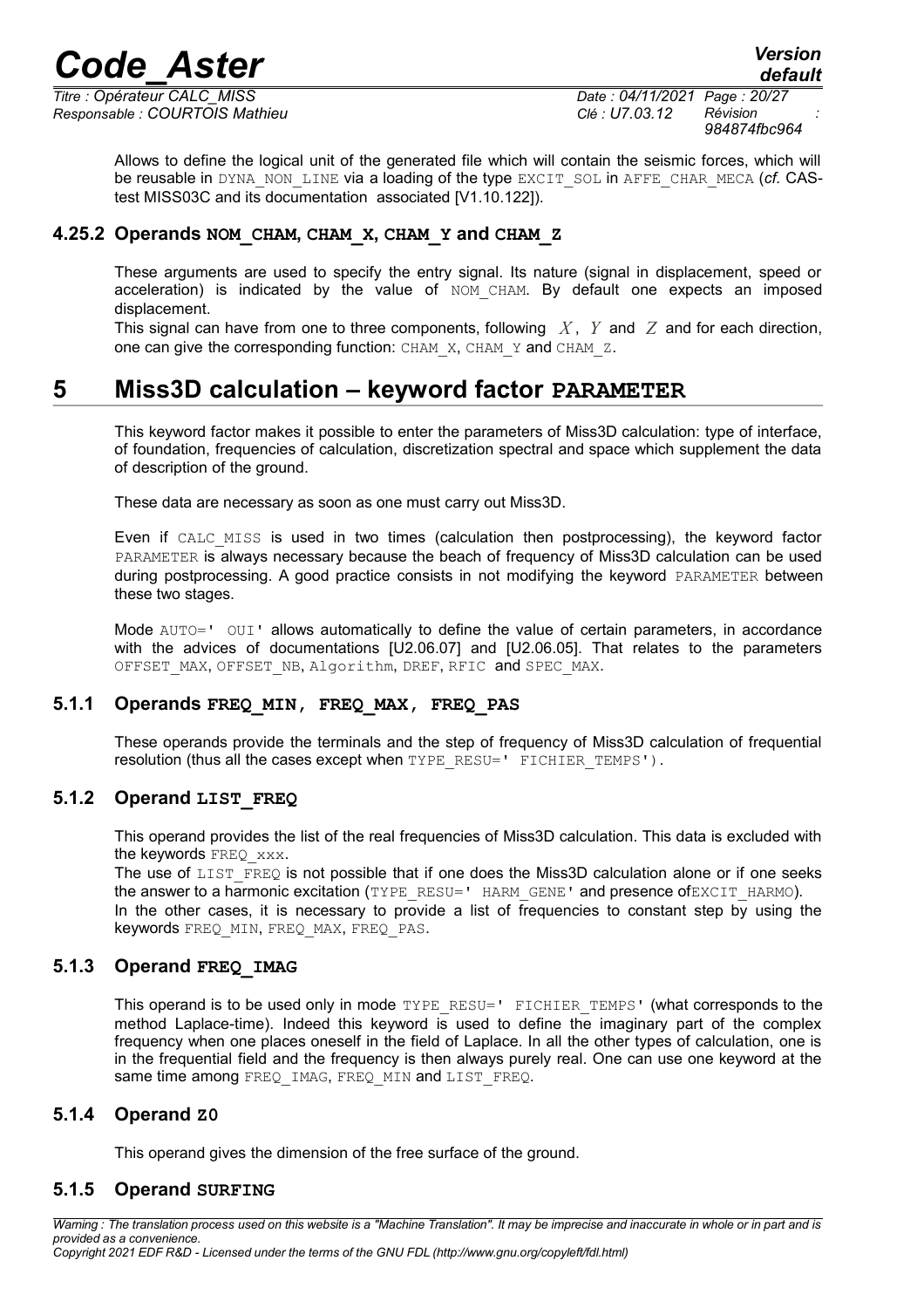*Titre : Opérateur CALC\_MISS Date : 04/11/2021 Page : 21/27 Responsable : COURTOIS Mathieu Clé : U7.03.12 Révision :*

*984874fbc964*

<span id="page-20-8"></span>This operand indicates if one has or not a shallow foundation.

#### **5.1.6 Operand ISSF**

This operand indicates if one has or not a field of fluid and thus also of the interfaces fluid-structure, ground-fluid and free ground indicated by the operands GROUP MA FLU STR GROUP MA FLU SOL and GROUP MA\_SOL\_SOL in the order.

#### **5.1.7 Operand RFIC**

<span id="page-20-7"></span>This operand indicates the value of the homogeneous parameter to a characteristic distance necessary to eliminate fictitious resonances.

#### **5.1.8 Operand Algorithm**

<span id="page-20-6"></span>This operand indicates for the calculation of the impedances if one uses the algorithm of regularization for nonsurface foundations or another algorithm for shallow foundations.

#### **5.1.9 Operand DREF**

<span id="page-20-5"></span>This operand indicates the value of the homogeneous parameter to a characteristic distance which makes it possible to eliminate the vertical slope from the impedance for a worthless frequency.

#### **5.1.10 Operand ALUMINUM**

<span id="page-20-4"></span>This operand indicates the value of the absorption coefficient ranging between 0 and 1 to the interface ground-fluid. Valid if ISSF=' OUI'.

#### **5.1.11 Operands OFFSET\_MAX, OFFSET\_NB**

<span id="page-20-3"></span>These operands provide the maximum terminal and the space discretization division for the calculation of the impedances by Miss3D starting from the data of ground.

#### **5.1.12 Operands SPEC\_MAX, SPEC\_NB**

<span id="page-20-2"></span>These operands provide the maximum terminal and the spectral discretization division for the calculation of the impedances by Miss3D starting from the data of ground. If they are not indicated, a spectral discretization will be calculated automatically by Miss3D. In automatic mode  $(AUTO=1' OUT')$ , in the case of a homogeneous ground, one can calculate the value to be given to SPEC\_MAX, according to the formula given in documentation [U2.06.07].

#### **5.1.13 Operand TYPE**

<span id="page-20-1"></span>This operand makes it possible to store the impedances frequential calculated in a binary file of format. If one wants to exploit them by the order LIRE\_IMPE\_MISS [U7.02.32], it will then be necessary to take care to use the same type of file.

#### **5.1.14 Operand CAR**

<span id="page-20-0"></span>This operand allows to start the mode automatiquE of definition of the value of certain parameters of Miss3d , in accordance with the advices of documentations [U2.06.07] and [U2.06.05] . That relates to the parameters OFFSET\_MAX , OFFSET\_NB , Algorithm , DREF , RFIC and SPEC\_MAX . These automatic values are displayed in the file of message.

It should be noted that so with this automatic mode, the user nevertheless gives the value of whole or part of these parameters, these values come to overload the computed values automatically.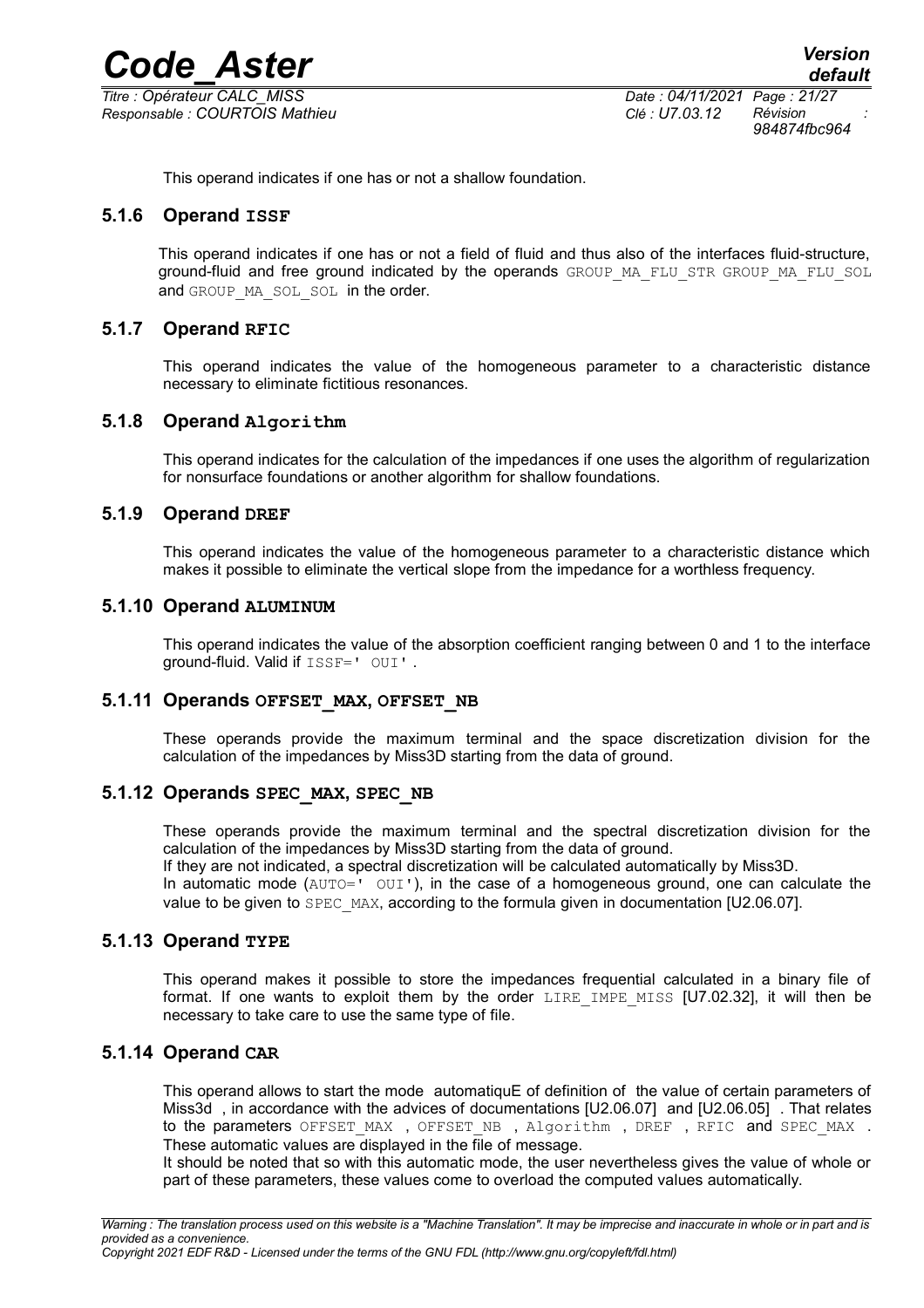*Titre : Opérateur CALC\_MISS Date : 04/11/2021 Page : 22/27 Responsable : COURTOIS Mathieu Clé : U7.03.12 Révision :*

*984874fbc964*

#### **5.1.15 Operand OPTION\_DREF**

<span id="page-21-8"></span>This operand allows to specify, with the mode  $AUTO=$   $UUT$  if one must use the option DREF . If so, then the code calculates the value automatically to be given to him.

#### **5.1.16 Operand OPTION\_RFIC**

<span id="page-21-7"></span>This operand allows to specify, with the mode  $AUTO=$   $UUT$  if one must use the option RFIC. If so, then the code calculates the value automatically to be given to him.

#### **5.1.17 Operand COEF\_OFFSET**

<span id="page-21-6"></span>This operand allows to define the coefficient of oversampling for the automatic calculation of the parameter OFFSET\_NB ( *cf.* documentations [ U2.06.05 ] and [ U2.06.07 ] ). By default it is worth the value recommended of 12 (12 points per element).

# **6 Postprocessing**

<span id="page-21-5"></span>If TYPE RESU is different from 'FILE', the files results of Miss3D are post-treaties by CALC\_MISS in order to provide the harmonic or temporal response of the structure, or the evolutions of the sizes characteristic (displacement, speed, acceleration, spectrum of oscillator) in certain points of postprocessing.

### <span id="page-21-4"></span>**6.1 Common parameters**

#### **6.1.1 Operands ACCE\_X, ACCE\_Y, ACCE\_Z and PAS\_INST/INST\_FIN**

<span id="page-21-3"></span>Operands ACCE X, ACCE Y and ACCE Z allow to provide accélérogrammes. Those can be on a temporal basis or a frequential basis.

When accélérogrammes on temporal basis are provided, the keywords PAS\_INST and INST\_FIN are obligatory and the accélérogrammes then are systematically interpolated on the interval  $\begin{bmatrix} 0 & 1 \\ 0 & 0 \end{bmatrix}$ INST FIN] with the step PAS INST.

When accélérogrammes on frequential basis are provided, that has for effect to pass the stages of interpolation and FFT. Lbe keywords PAS\_INST and INST\_FIN do not have to be well informed.

# **6.2 Calculation of the harmonic or temporal answer of the structure**

<span id="page-21-2"></span>One is in the case  $TYPE$  RESU = 'HARM GENE' (harmonic answer) or 'TRAN GENE' (temporal answer).

One then calculates the harmonic response of the structure to the loading provided (accélérogrammes or EXCIT\_HARMO).

In the case 'TRAN GENE', one carries out the temporal restitution by using the operator REST SPEC TEMP (option PROL ZERO).

The frequencies used for harmonic calculation depend on the loading and are described in the paragraph [6.2.2.](#page-21-0)

#### **6.2.1 Operand MODEL**

<span id="page-21-1"></span><span id="page-21-0"></span>It is the model of the structure (transmitted to DYNA\_LINE\_HARM).

#### **6.2.2 Operands ACCE\_X, ACCE\_Y, ACCE\_Z, DEPL\_X, DEPL\_Y, DEPL\_Z, EXCIT\_HARMO**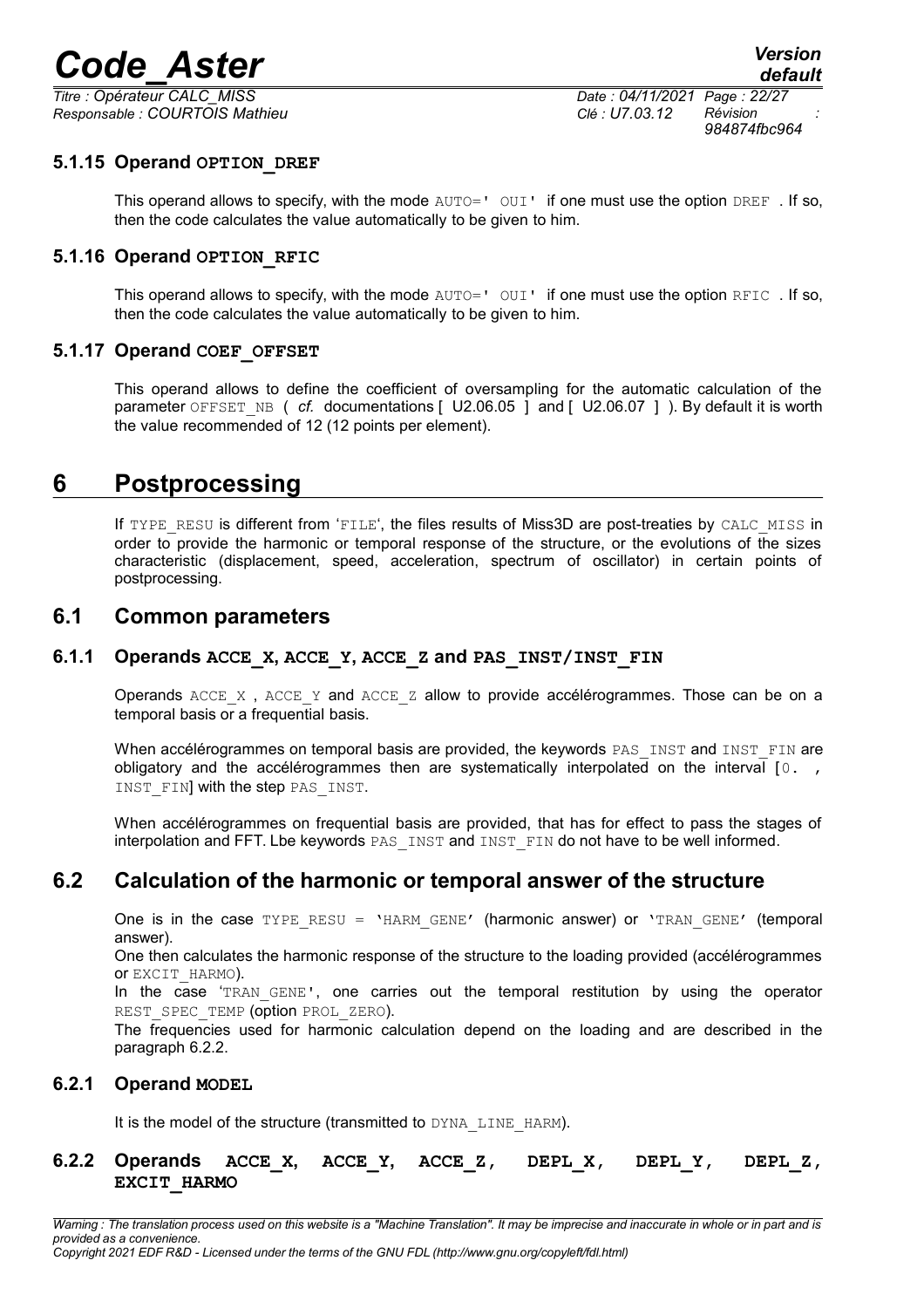*Responsable : COURTOIS Mathieu Clé : U7.03.12 Révision :*

*Titre : Opérateur CALC\_MISS Date : 04/11/2021 Page : 23/27 984874fbc964*

One provides is EXCIT HARMO, that is to say a accélérogramme in one or more directions (ACCE  $X$ , ACCE Y, ACCE Z), that is to say the displacements imposed in one or more directions (DEPL X, DEPL  $Y$ , DEPL  $Z$ ).

In the presence of  $EXCIT$  HARMO, the beach of frequencies used for harmonic calculation is the same one as that used for Miss3D calculation: [FREQ\_MIN, FREQ\_MAX] by step of FREQ\_PAS *Hz* or LIST\_FREQ.

The imposed accélérogrammes or displacements can be given either in frequential base, or in temporal base. In this last case, these functions are interpolatedES while using PAS\_INST, noted *dt* and INST FIN, noted  $t_{max}$ , then one *FFT* their is applied. Lbeach of frequencies used has is that of *FFT* accélérogramme, is:

 $\left|0,\frac{1}{2\ell}\right|$  $\frac{1}{2 dt}$  with a step of  $df = \frac{1}{npas}$  $\frac{1}{npas \times dt}$  where  $npas = 2^n$ , tq  $npas \geq \frac{t_{max}}{dt}$  $\frac{max}{dt}$ .

In frequential base, one should not inform keywords PAS INST and INST FIN, in temporal base they must obligatorily be indicated.

# **6.3 Calculation of the evolutions in certain points**

<span id="page-22-2"></span>One is thus in the case TYPE\_RESU=' TABLE'.

In this case, one calculates the harmonic response of the structure to a unit acceleration (in the directions requested). Then, for each loading, one recombines in each place of postprocessing *M* unit frequential contributions:

 $u_M(f) = u_x$ . *FFT*  $(acee_x) + u_y$ . *FFT*  $(acee_y) + u_z$ . *FFT*  $(ace_e)$ 

One also calculates *FFT* of this answer and the spectrum of oscillator provided by CALC\_FONCTION/SPEC\_OSCI.

One makes in the same way for  $\dot{u}_M$  and  $\ddot{u}_M$ .

All these functions are stored in the produced table:

| GROUP NO | NOM CHAM    | NOM PARA  | FONC X  | FONC Y  | FONC Z  |
|----------|-------------|-----------|---------|---------|---------|
|          | ACCE        | INST      | ACCE1   | ACCE2   | ACCE3   |
|          | ACCE        | FREO      | 9003066 | 9003068 | 9003070 |
| TOP      | <b>DEPL</b> | INST      | 9003129 | 9003135 | 9003141 |
| TOP      | <b>DEPL</b> | FREO      | 9003128 | 9003134 | 9003140 |
| TOP      | <b>DEPL</b> | SPEC OSCI | 9003130 | 9003136 | 9003142 |
| TOP      | OUICKLY     | INST      | 9003147 | 9003153 | 9003159 |
| TOP      | OUICKLY     | FREO      | 9003146 | 9003152 | 9003158 |
| TOP      | OUICKLY     | SPEC OSCI | 9003148 | 9003154 | 9003160 |
| TOP      | ACCE        | INST      | 9003165 | 9003171 | 9003177 |
| TOP      | ACCE        | FREO      | 9003164 | 9003170 | 9003176 |
| TOP      | ACCE        | SPEC OSCI | 9003166 | 9003172 | 9003178 |

One finds thus for each case of loading (for the first NUME  $\text{CAS} = 0$ ):

- On the first line, the "functions loading", i.e. accélérogrammes of the excitation (temporal, NOM PARA=' INST') in the 3 directions: FONC X, FONC Y, FONC Z.
- On the second-row forward, them *FFT* of these signals (NOM PARA=' FREQ').
- Then for each point (here TOP), evolution of displacement, speed and acceleration. With for each one, the signal, its *FFT* and the spectrum of oscillator.

#### **6.3.1 Operand MODEL**

<span id="page-22-1"></span><span id="page-22-0"></span>It is the model of the structure (transmitted to DYNA\_LINE\_HARM).

#### **6.3.2 Operands ACCE\_X, ACCE\_Y, ACCE\_Z, INST\_FIN, PAS\_INST**

*Warning : The translation process used on this website is a "Machine Translation". It may be imprecise and inaccurate in whole or in part and is provided as a convenience. Copyright 2021 EDF R&D - Licensed under the terms of the GNU FDL (http://www.gnu.org/copyleft/fdl.html)*

*default*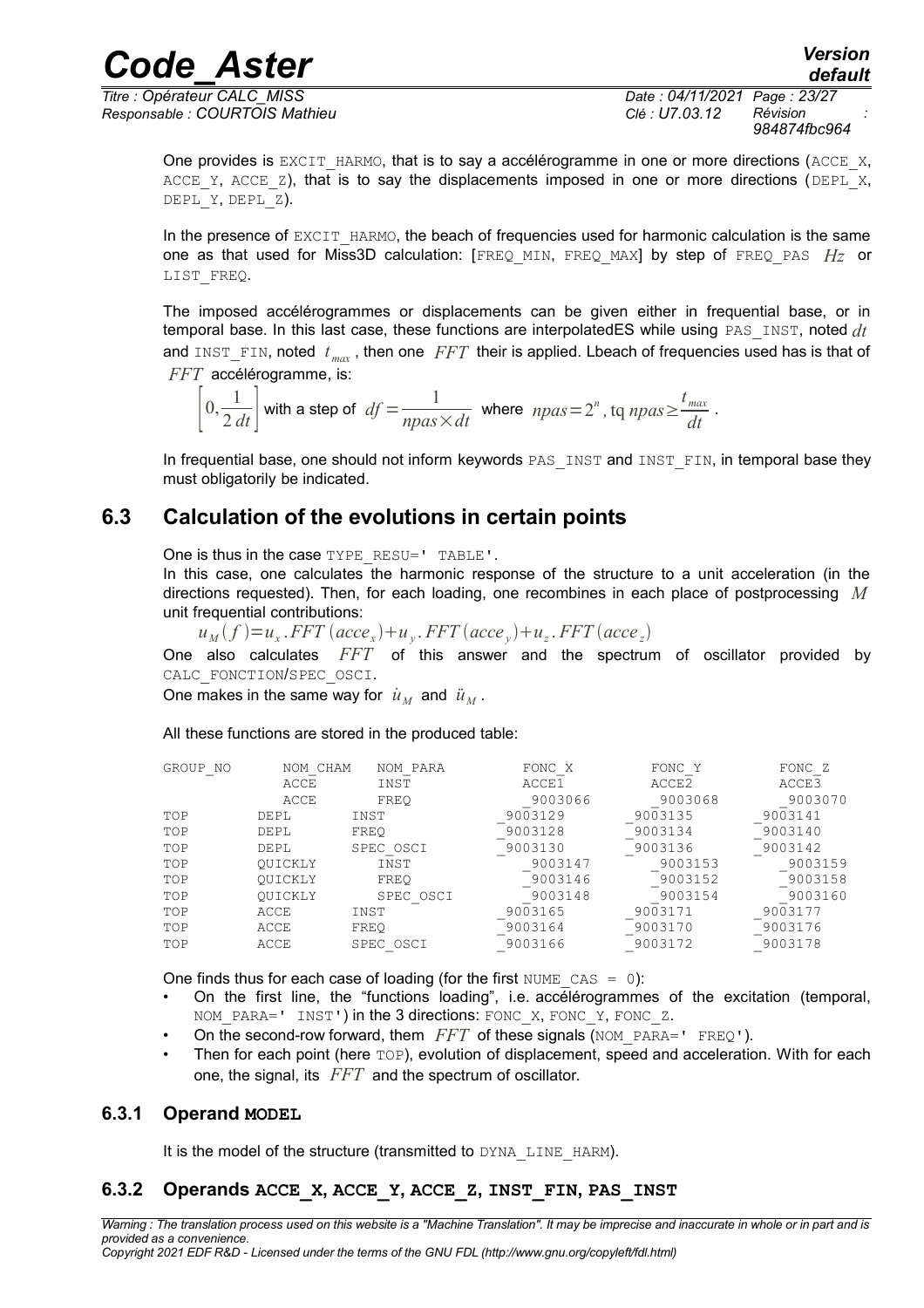*Responsable : COURTOIS Mathieu Clé : U7.03.12 Révision :*

One provides a accélérogramme in one or more directions ( $ACCEX$ ,  $ACCEY$ ,  $ACCEZ$ ), one final moment (INST FIN) and a step of time (PAS INST).

The beach of frequency of harmonic calculation is given starting from the accélérogrammes as in the paragraph [6.2.2.](#page-21-0) All the accélérogrammes must have the same step of time and this one must be constant.

#### **6.3.3 Operand NORMALIZES, AMOR\_SPEC\_OSCI, LIST\_FREQ\_SPEC\_OSCI**

<span id="page-23-5"></span>These parameters are transmitted to CALC\_FONCTION for the option SPEC\_OSCI (*cf.* [U4.32.04]) where AMOR REDUIT was famous in AMOR SPEC OSCI not to confuse with the list of depreciation used for harmonic calculation. In the same way LIST FREQ was also famous here in LIST FREQ SPEC OSCI to avoid confusions with the keyword  $\overline{L}$ IST FREQ who is used to specify the list of frequencies for harmonic calculation and MISS3D (*cf.* paragraph [5.1.2\)](#page-19-1).

# **6.4 Postprocessing of the results at the check-points**

<span id="page-23-4"></span>One is thus in the case TYPE\_RESU=' TABLE\_CONTROL'. **Notice**

*In L ' Miss3D execution with this option , what account, for the restitution of the signals at the check-points, is in the temporal parameters of discretization given by the operands INST\_FIN and PAS\_INST . On the other hand, one is not obliged any more to define by the operands FREQ\_MIN , FREQ\_MAX and FREQ\_PAS keyword PARAMETER a frequential discretization corresponding to the FFT of these signals and one can thus use a discretization much less refined necessary for the calculation of the frequential impedances.* 

#### **6.4.1 Operand GROUP\_MA\_CONTROL**

<span id="page-23-3"></span>It is the group of the specific meshs locating the check-points (transmitted to IMPR MACR ELEM). During postprocessing, functions answers are created for each point which is taken in the order of definition of this group of meshs.

Thus, in the table, the indicated point  $P \subset 1$  does not correspond in a general way to a node or groups named node PC1. It is the first specific mesh GROUP\_MA\_CONTROL.

#### **6.4.2 Operand ALL\_CHAM**

<span id="page-23-2"></span>If this operand is absent, one post-draft in time only accelerations with check-points. If it is present with the value TOUT CHAM=' OUI', one also post-will treat in time the fields of speed and displacement.

#### <span id="page-23-1"></span>**6.4.3 Operands ACCE\_X, ACCE\_Y, ACCE\_Z, INST\_FIN, PAS\_INST, STANDARD, AMOR\_SPEC\_OSCI, LIST\_FREQ\_SPEC\_OSCI**

<span id="page-23-0"></span>Identical to the paragraphs [6.3.2](#page-22-0) and [6.3.3.](#page-23-5)

#### **6.4.4 Produced table**

The loading applied in Miss3D calculation is a unit harmonic acceleration.

The first two lines correspond to accelerations  $ACCE$   $X/Y/Z$  provided by the user, interpolated with the step of provided time, and its *FFT* .

In each check-point, one recovers the transfer function transfer in the three directions to this request. They is the lines with TRANSFERT/FREQ.

Then, there is the combination:

 $a_{_M\!x}(f)\!=\!f\!t_{_X}\!(f)$  .  $FFT(\textit{accept}_x)\;$  and even thing in there and Z according to the loading applied.

One also calculates *FFT* of this answer and the spectrum of oscillator provided by CALC\_FONCTION/SPEC\_OSCI.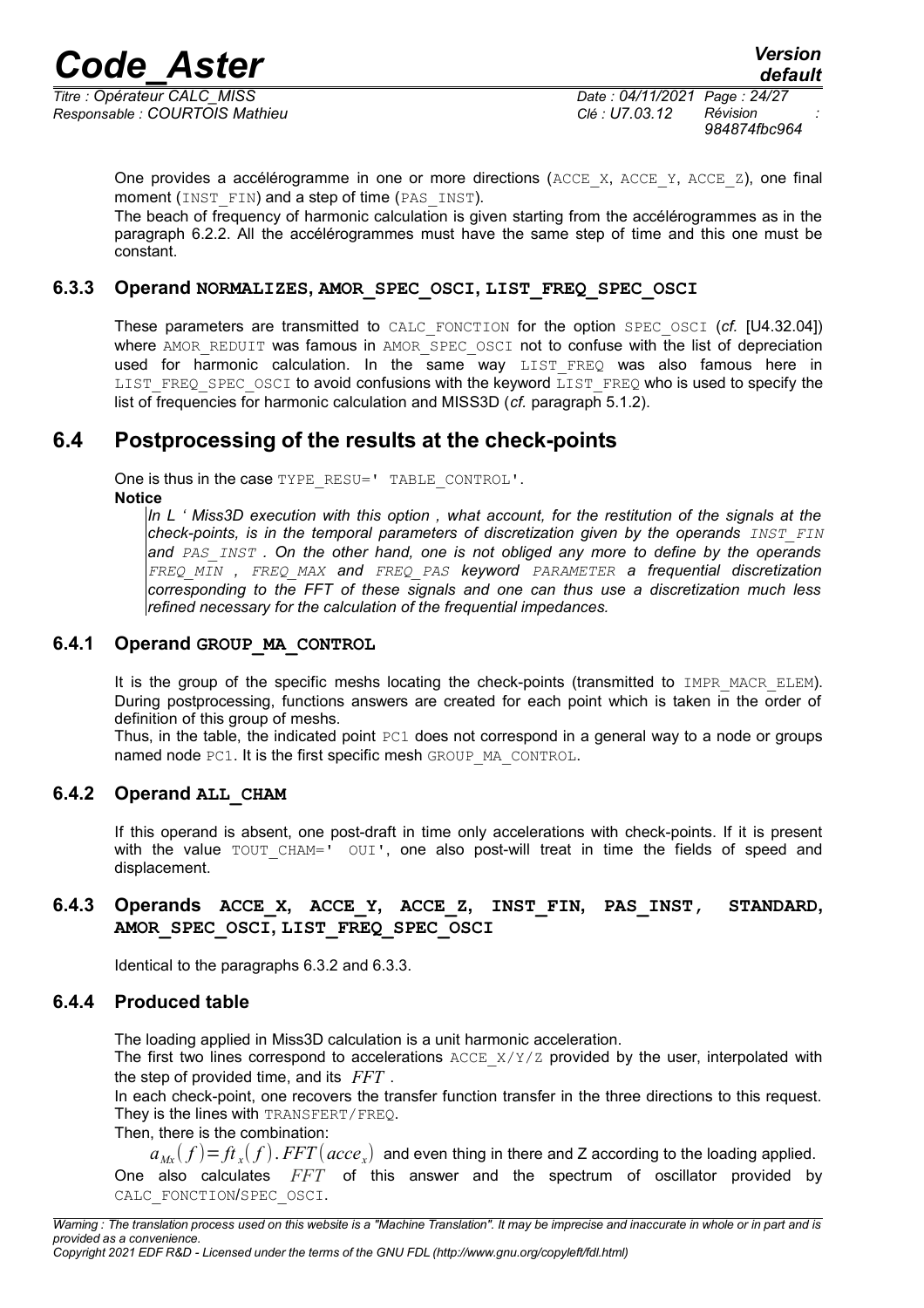*Titre : Opérateur CALC\_MISS Date : 04/11/2021 Page : 25/27 Responsable : COURTOIS Mathieu Clé : U7.03.12 Révision :*

*default 984874fbc964*

All these functions are stored in the produced table (example with a request only  $ACCE$   $Z$ ):

*Code\_Aster Version*

GROUP NO. NOM CHAM. .NOM PARA… FONC X… . FONC Y… FONC Z . …. .ACCE…. .INST…. -……<sup>--</sup>…. \_9000034<br>. …. .ACCE…. .FREO…. -…… -…. \_9000035 . …. . ACCE…. . FREQ…. -…… -…. PC1…. .TRANSFERT. FREQ…. \_9000036. \_9000037. \_9000038 PC1.... . ACCE.... . INST.... - ..... -.... 9000040 PC1…. .ACCE…. .FREQ…. -…… -…. \_9000039 PC1…. .ACCE…. .SPEC\_OSCI. -…… -…. \_9000041 PC2.... .TRANSFERT. FREQ... \_9000042. \_9000043. \_9000044  $PC2...$ .  $ACCE...$ .  $INST...$ .  $-$ ..... $-$ ....  $90000046$  PC2…. .ACCE…. .FREQ…. -…… -…. \_9000045 PC2…. .ACCE…. .SPEC\_OSCI. -…… -…. \_9000047 PC3…. .TRANSFERT. FREQ…. \_9000048. \_9000049. \_9000050 PC3.... .ACCE.... .INST.... -......<sup>-</sup>-.... \_9000052 PC3.... .ACCE.... .FREQ.... -..... -.... \_9000051 PC3.... . ACCE.... . SPEC OSCI. -...... -.... 9000053

The parameter of the table indicating the check-point is named  $GROUP-NO$  to be homogeneous with the case TABLE. As one saw higher, it is simply about a number of point in the group of meshs of the check-points.

# **7 Calculation of a load of seismic forces**

<span id="page-24-5"></span>If TYPE RESU is worth 'LOAD', the file result of the frequential seismic forces of MISS3D is post-treaty by CALC MISS in order to provide the temporal request of forces seismic in a direction of space applied to the interface ground (fluid) structure.

# **7.1 Operand MODEL**

<span id="page-24-4"></span>It is the model structure to which one adds a super - element including a macro - element obtained starting from the temporal or frequential evolution of the impedance of the field of ground (and possibly of the fluid field) obtained using the chain *Code\_Aster –* MISS3D by the option TYPE RESU=' FICHIER TEMPS' OF TYPE RESU=' FICHIER' Of CALC MISS .

# **7.2 Operand FONC\_SIGNAL**

<span id="page-24-3"></span>Signal of temporal imposed displacement, generally obtained by double temporal integration of a accélérogramme. This last generally corresponds in the data of the chain *Code\_Aster –* MISS3D with an acceleration imposed on the surface of the ground in far field. Integrations can be obtained directly in the transitory field by means of the operator CALC\_FONCTION with the keyword JUST or while passing into frequential by the option FFT, then while returning into temporal by FFT reverses after integration in  $1/(2*pi*freq)^2$  (cf test <code>SDNX100H).</code>

# **7.3 Operand UNITE\_RESU\_FORC**

<span id="page-24-2"></span>Allows to define the logical unit of the generated file which will contain the frequential seismic forces calculated with the option TYPE\_RESU=' FICHIER' of CALC\_MISS.

# **7.4 Operand FREQ\_MAX**

<span id="page-24-1"></span>This operand provides the value of cut-off frequency for the calculation of the temporal seismic force obtained by the combination of the frequential seismic forces (indicated by UNITE\_RESU\_FORC) and of the signal in imposed displacement indicated by FONC SIGNAL.

# <span id="page-24-0"></span>**7.5 Operand NOM\_CMP**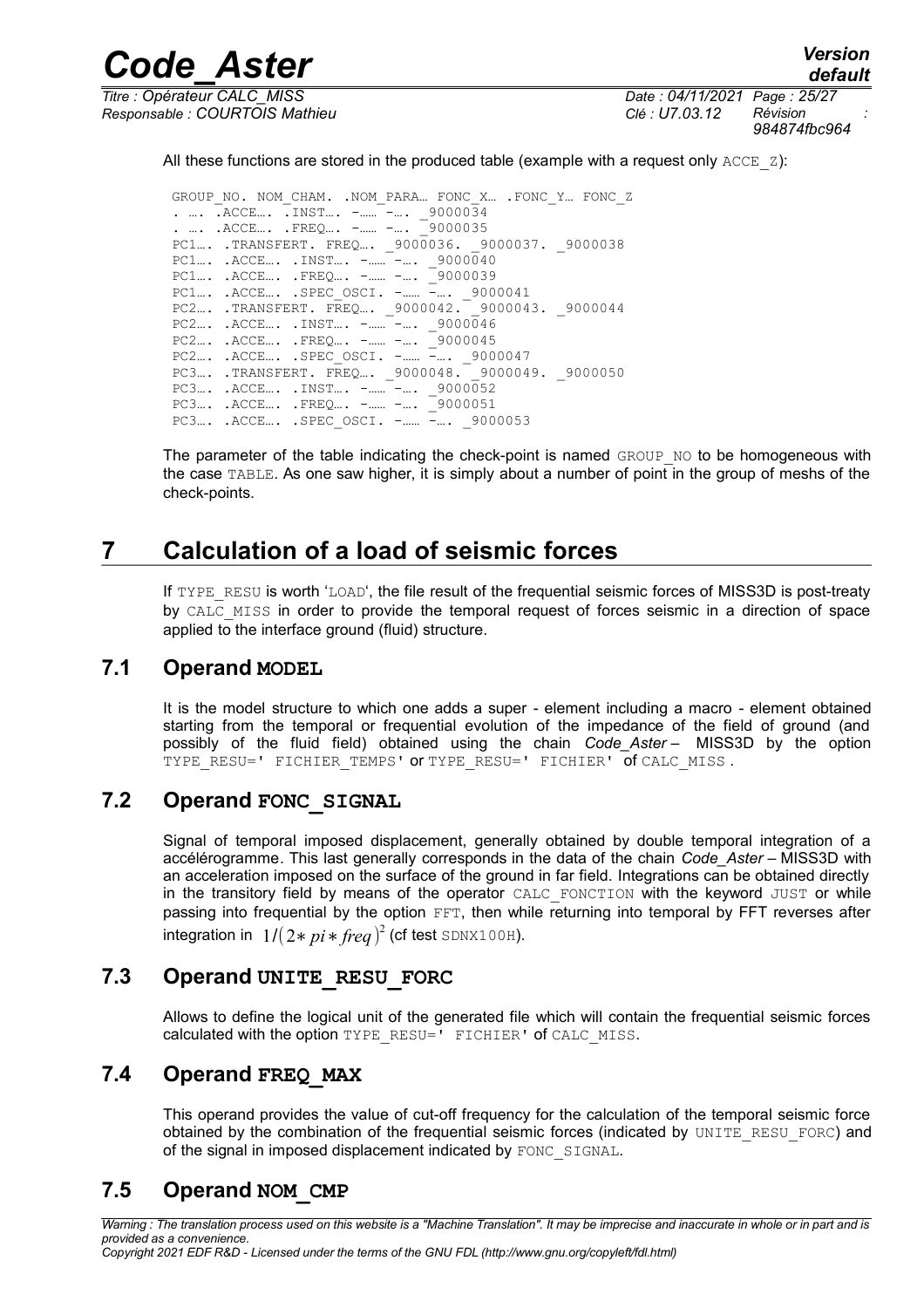*Responsable : COURTOIS Mathieu Clé : U7.03.12 Révision :*

*Titre : Opérateur CALC\_MISS Date : 04/11/2021 Page : 26/27 984874fbc964*

This operand provides the component, to choose between ' $DX'$ , ' $DY'$  and ' $DZ'$ , giving the direction of the seismic request.

One calculates a load for only one direction at the same time. In the case of simultaneous requests in several directions, it is then necessary to create as many different loads with the option TYPE\_RESU=' CHARGE' of CALC\_MISS.

# **7.6 Operand GROUP\_NO\_AFFE**

<span id="page-25-3"></span>This operand provides list of groups of nodes where the seismic load is imposed. These nodes can be real, for example the central node of a foundation solidarized by a relation LIAISON SOLIDE, or fictitious corresponding to modal coordinates connected to the physical coordinates of the dynamic interface of the macronutrient of ground by a relation LIAISON INTERF.

# **7.7 Operand ISSF**

<span id="page-25-2"></span><span id="page-25-1"></span>This operand indicates if one has or not a field of fluid.

# **7.8 Operand VARI**

This operand makes it possible to activate or not the features of space variability as in the operator DYNA\_ISS\_VARI.

# **7.9 Operand UNITE\_RESU\_IMPE**

<span id="page-25-8"></span><span id="page-25-0"></span>Allows to define the logical unit of the generated file which will contain the frequential impedances calculated with the option TYPE\_RESU=' FICHIER' of CALC\_MISS.

# **7.10 Keyword INTERF**

#### **7.10.1 Operand MODE\_INTERF**

<span id="page-25-7"></span> $\begin{array}{ccccc} \texttt{MODE\_INTERF} & = & \hspace{2.5cm} / & \hspace{2.5cm} \texttt{`ALL'} \texttt{,} \\ & & \hspace{2.5cm} / & \hspace{2.5cm} \end{array}$ 

/ 'CORPS\_RIGI' / 'UNSPECIFIED'

This operand makes it possible to characterize the type of modes of interface of the model. Three types of modes of interface are possible: if one chooses a modeling being based on the six modes of rigid body, one must inform 'CORPS RIGI', if one works with all the modes of interface (unit modes finite elements), one informs 'ALL'. For all the other cases of foundation (inserted geometry, modes of unspecified representation for flexible foundation, case ISSF=' OUI'), one informs 'UNSPECIFIED'.

#### **7.10.2 Operand GROUP\_NO\_INTERF**

<span id="page-25-6"></span>GROUP NO INTERF = gr inter

<span id="page-25-5"></span>With this keyword, one defines the group of nodes being pressed on the surface meshs constitutive of the interface ground-structure.

# **7.11 Mot\_clé MATR\_COHE**

### **7.11.1 Operands VITE\_ONDE and PARA\_ALPHA**

 $TYPE =$  model

<span id="page-25-4"></span>One can choose between the function of coherence of Became moth-eaten & Luco (MITA LUCO) and that of Abrahamson for hard ground (ABRAHAMSON). If one chooses MITA LUCO, then one can inform: